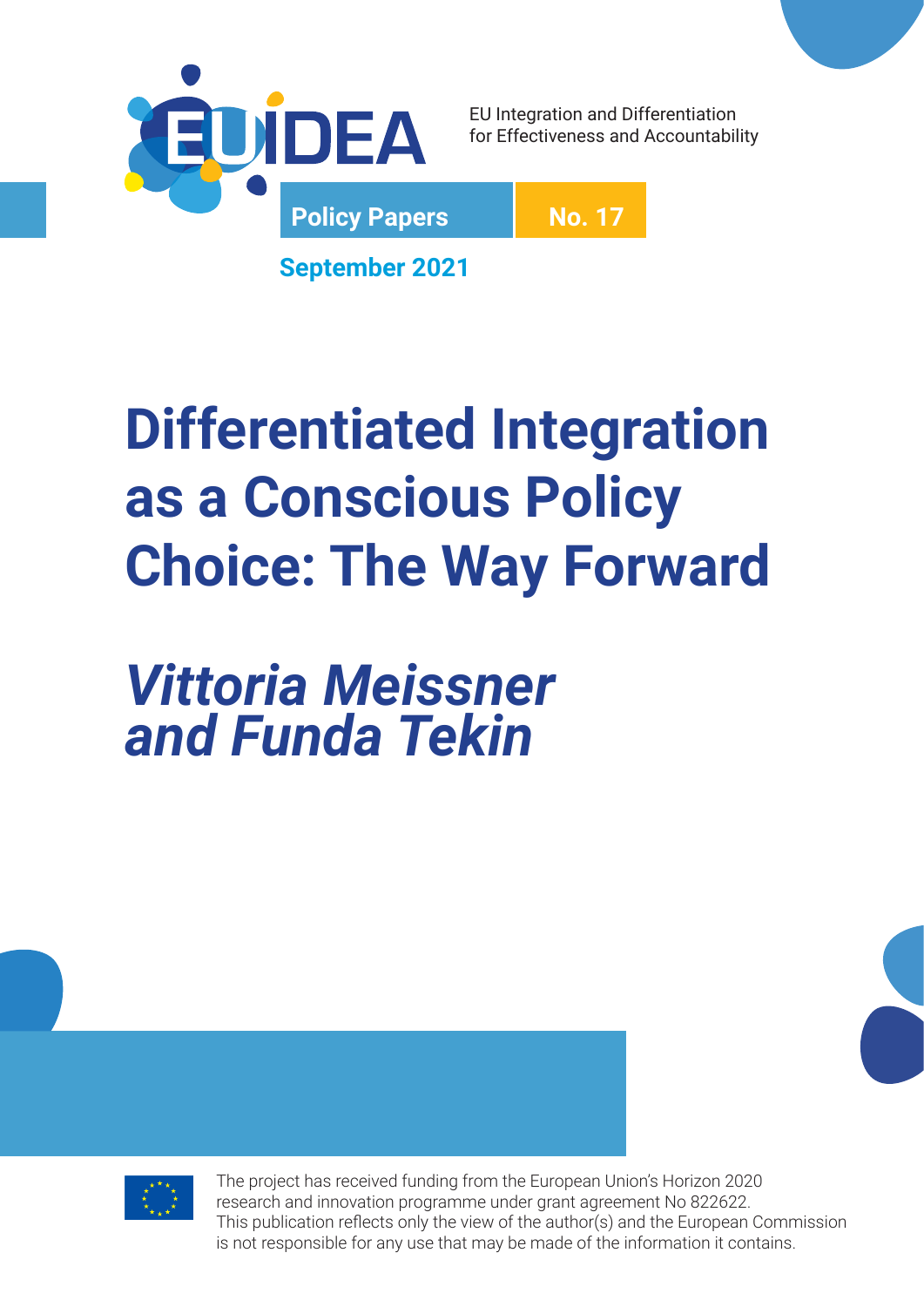## **Differentiated Integration as a Conscious Policy Choice: The Way Forward**

#### *Vittoria Meissner and Funda Tekin*

#### Abstract

Is differentiated integration an unintended consequence of the European Union integration process or is it a conscious policy choice of national decision-makers? By investigating national political preferences on EU integration based on a new interview data set collected in nine EU and non-EU countries, the policy paper outlines three main results. First, differentiated integration is at present widely considered as a desirable and effective alternative to foster integration in the EU as long as it upholds an inclusive character. Second, only in specific policy areas do political actors perceive differentiated integration as effective in terms of both output and outcome in the long term. Third, tailored forms of external differentiation will represent a viable solution for the EU's relations with third countries in the near future. The paper also outlines specific recommendations on how differentiated integration might be used as a more strategic and conscious policy choice in the future.

Funda Tekin is Director of the Institut für Europäische Politik (IEP), Berlin. Vittoria Meissner is Senior Researcher at IEP.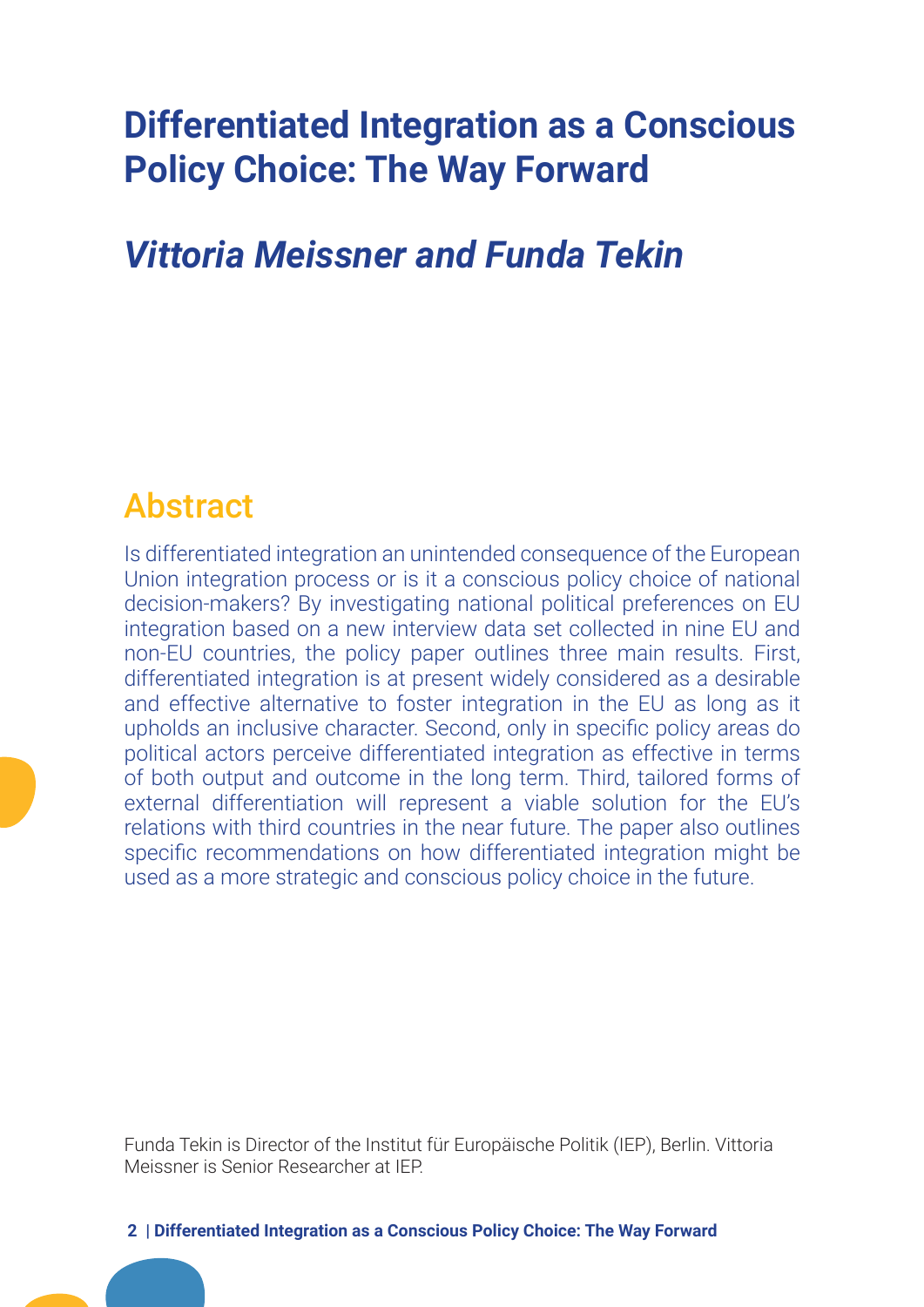

## **Executive summary**

In order to ultimately achieve political unity among its member states, the European Union has to resort to flexible forms of cooperation and hence pursue differentiation to make European integration possible. Over the decades, differentiated integration has become a structural element of the EU. The question addressed in this policy paper is whether differentiated integration represents an unintended consequence of the EU integration process or whether it is a conscious policy choice on the part of national decision-makers.

By investigating national political preferences on EU integration based on a new interview data set collected in nine EU and non-EU countries (the Czech Republic, Finland, France, Germany, Italy, Norway, Turkey, the United Kingdom and Ukraine), the policy paper presents a set of recommendations that address stakeholders at the national and European level. These recommendations aim at fostering a more strategic application of differentiation that is compatible with the EU core values and does not obstruct the final goal of an ever closer Union. They are based on four main arguments. First, conversely to previous rather negative perceptions, differentiated integration is at present widely considered not only as an *inevitable* but also as a *pragmatic* and sometimes even *desirable* way to foster integration in the EU. Second, most of the interviewed political actors point out that this kind of integration should have an open character and accordingly not be exclusive, allowing other countries to join at a later point in time. Third, the turn in the perception of differentiated integration towards a conscious policy choice varies between policy areas. Only in specific policy areas do political actors perceive differentiated integration as effective in terms of both output and outcome in the long run. Fourth, tailored forms of external differentiation could continue to represent a solution for the EU's relations with non-EU members in the future.

We elaborate three recommendations in view of internal differentiation for the selected EU members, and three recommendations with regard to external differentiation in relation to the non-EU members under analysis.

The first recommendation would be to favour a multi-speed and accordingly temporary process of differentiated integration over a permanent one, allowing member states to join at any time. Given that differentiation is supported in principle as long as it is temporary, we recommend exploiting the full spectrum of flexible forms of integration. This includes the extension of qualified majority voting (QMV) to other policy realms, as it prevents blockades without the need to resort to differentiation. QMV is thus a possible solution to bypass differentiation. Differentiated integration will remain "the most obvious way forward in the newly enlarged EU", unless QMV becomes the prevalent mode of decision-making (De Neve 2007: 508). It is essential, however, to estimate whether QMV or differentiation would be the more effective policy solution when consensus cannot be reached between EU member states, on a case-by-case basis.

The second recommendation is that Europhile political representatives at the national and EU level need to counteract trends among Eurosceptic national parties, which tend to instrumentalise differentiated integration, making it a tool to move further away from the EU rather than a flexible temporary solution to achieve more integration in the long run.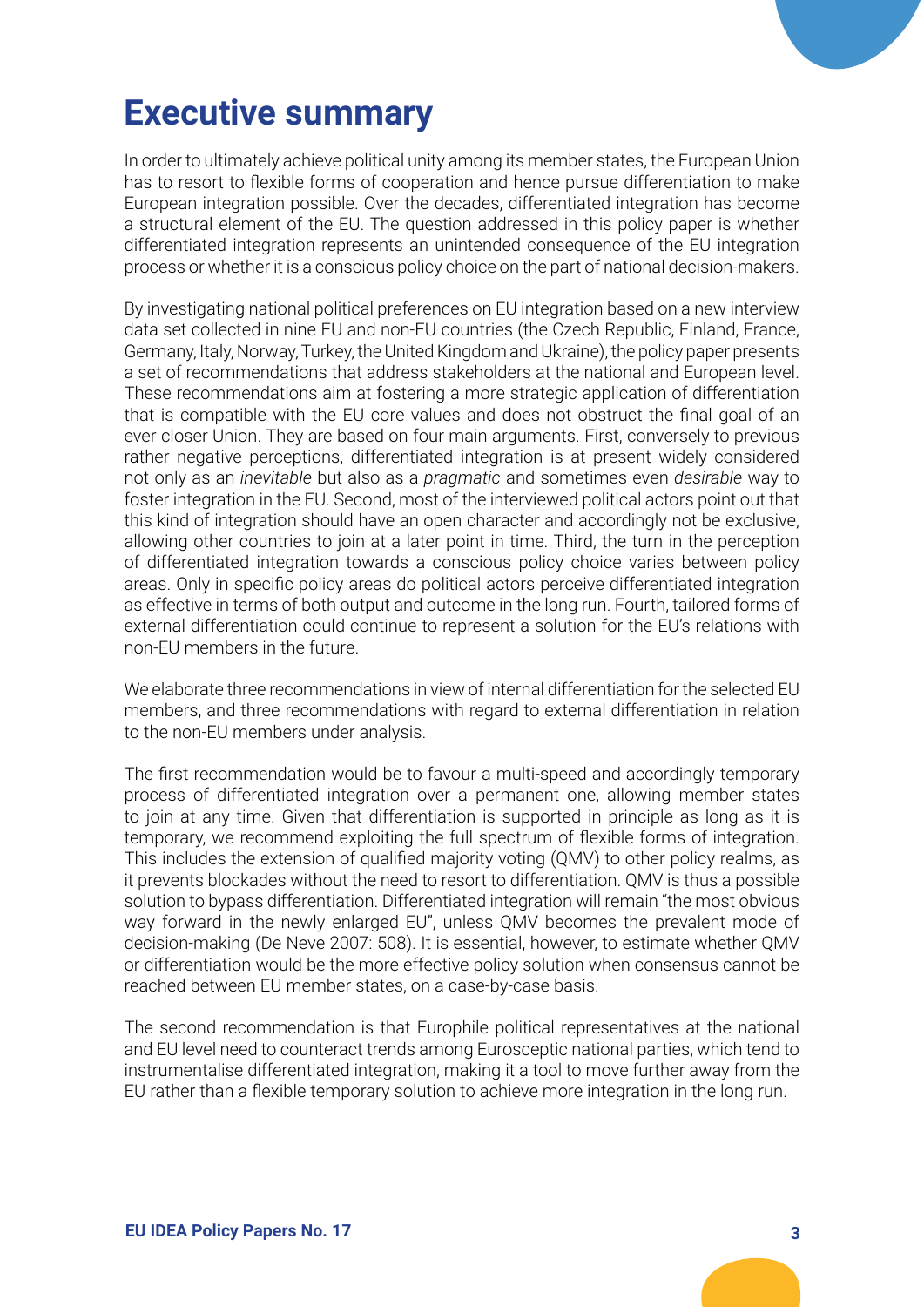The third recommendation revolves around the area of foreign, security and defence policy. Given that this is one of the most sensitive policy areas, touching upon core aspects of state sovereignty and national security, flexibility needs to be preserved and informal forms of cooperation between different groups of countries should continue to be actively supported.

With regard to non-EU members, the first recommendation relates to EU-Turkey relations, where accession negotiations have reached a deadlock and an EU membership is more unlikely than ever. The EU could try to reconcile with the country by considering the advancement of cooperation with regard to the Customs Union as well as visa agreement and foreign policy. A potential increase in cooperation should however only be pursued upon the condition of compliance with human rights.

The second recommendation stems from interviews with political elites in Norway and Ukraine. In both countries, the EU could consider engaging these partners in closer cooperation within specific policy areas such as security or environmental cooperation.

Despite Brexit, the interviews revealed that political actors in the UK were overall in favour of more cooperation and specifically of a closer economic as well as security relationship with the EU. Respondents from the UK would prefer less differentiation but of course not in view of a potential EU membership. As a third recommendation with regard to this specific relation, the EU could eventually work towards an EU-UK relationship that follows the European Economic Area model.

#### **Introduction**

After more than 50 years of continuous deepening and widening, the European Union has reached a state in which forms of differentiation contribute substantially to the Union's political unity. The EU has to resort to flexible forms of cooperation and hence pursue differentiation to make European integration among its very heterogeneous members possible (see Figure 1).

We define differentiation as any modality of integration or cooperation that allows states, specifically members of the EU and non-members, to work together in nonhomogeneous, flexible ways. Differentiated integration is the related process of integration in which member states, potentially joined by non-EU members, opt to move forward at different speeds and/or towards different objectives. In view of increasing national backlashes and Eurosceptic trends across EU member states and a Union that is continuously in crisis mode, the question arises whether and under which conditions differentiation can be beneficial to European integration. We approach this question from a new angle by considering the conditions at the decision-making level underlying differentiation. Differentiation can correspond to a policy practice, in order to avoid stalemate in negotiations between member states on specific policies. It can however also correspond to a deliberate policy choice, which is considered the optimal solution to a certain policy problem because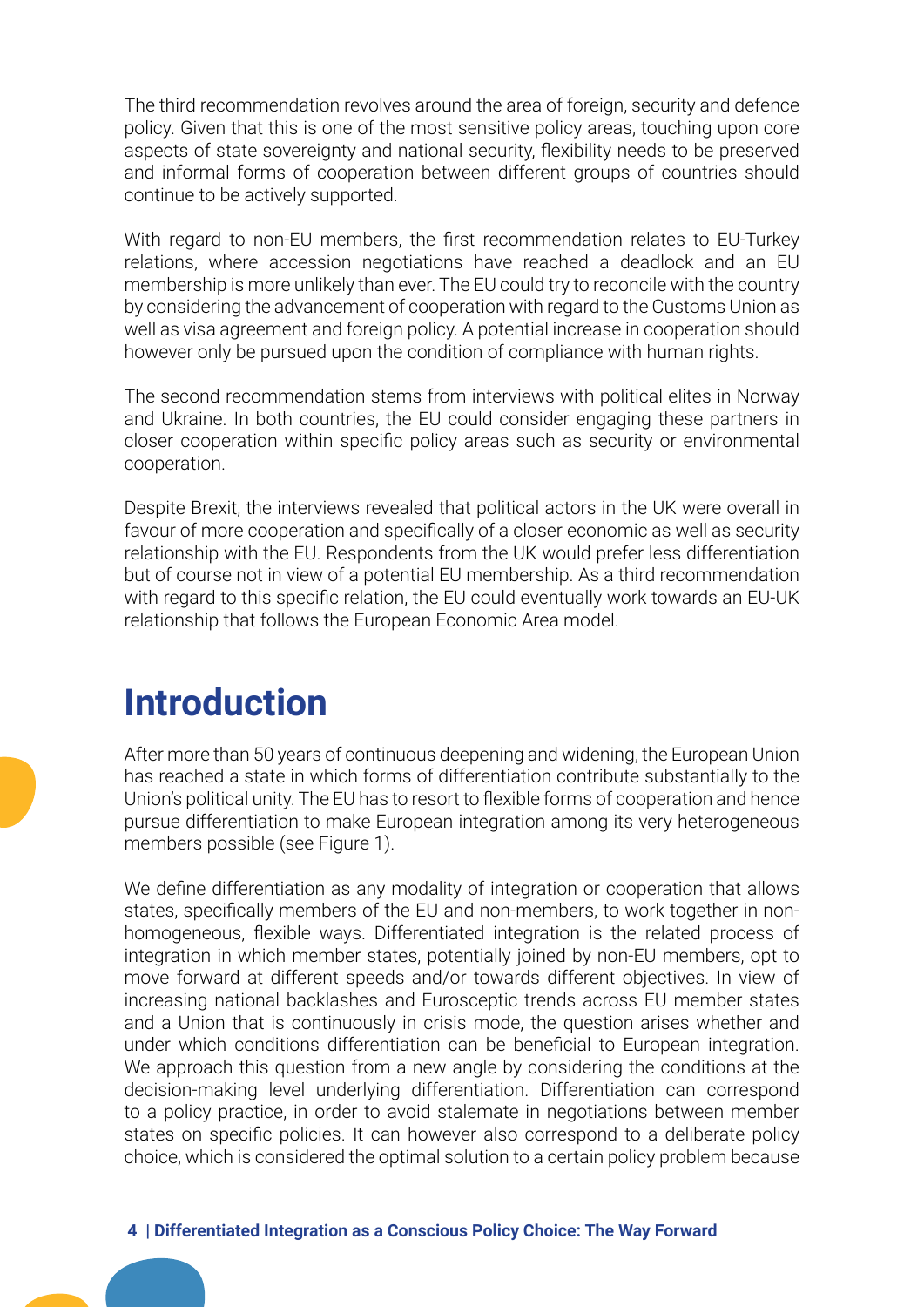integration would be facilitated by (initial) cooperation of only the willing and able (e.g., the existing Permanent Structured Cooperation, PESCO; see also Chopin and Lequesne 2016).





In the academic debate, differentiation has been widely recognised as a means of integration (e.g., Leuffen et al. 2013, Tekin 2012). It is, however, important to consider whether differentiation reinforces centripetal or centrifugal effect and hence triggers forms of multi-speed integration or disintegration (Kölliker 2001). The debate on differentiation in the EU has been also partially shaped by politicians, such as Tindemans in 1970, Schäuble and Lamers in 1994, or Chirac and Kohl in 1995 (see also Brunazzo 2019). Yet, while EU politics have always implemented differentiated forms of integration, institutions in Brussels have traditionally regarded differentiated integration as a "collateral damage" of integration. The EU's Heads of State and Government politically endorsed the EU's differentiated reality only at the European Council meeting on 27 June 2014 (European Council 2014). In 2017, the president of the European Council, Donald Tusk (2017), maintained that "it is quite natural for such a very complex political system like the EU to have differences and different levels of integration". In particular, he emphasised the possibility of enhanced cooperation among a group of member states as enshrined in Article 20 TEU and Title III of the TFEU. The 2017 Commission's White Paper on the future of the EU outlined the prospect of differentiation as one of its five scenarios (European Commission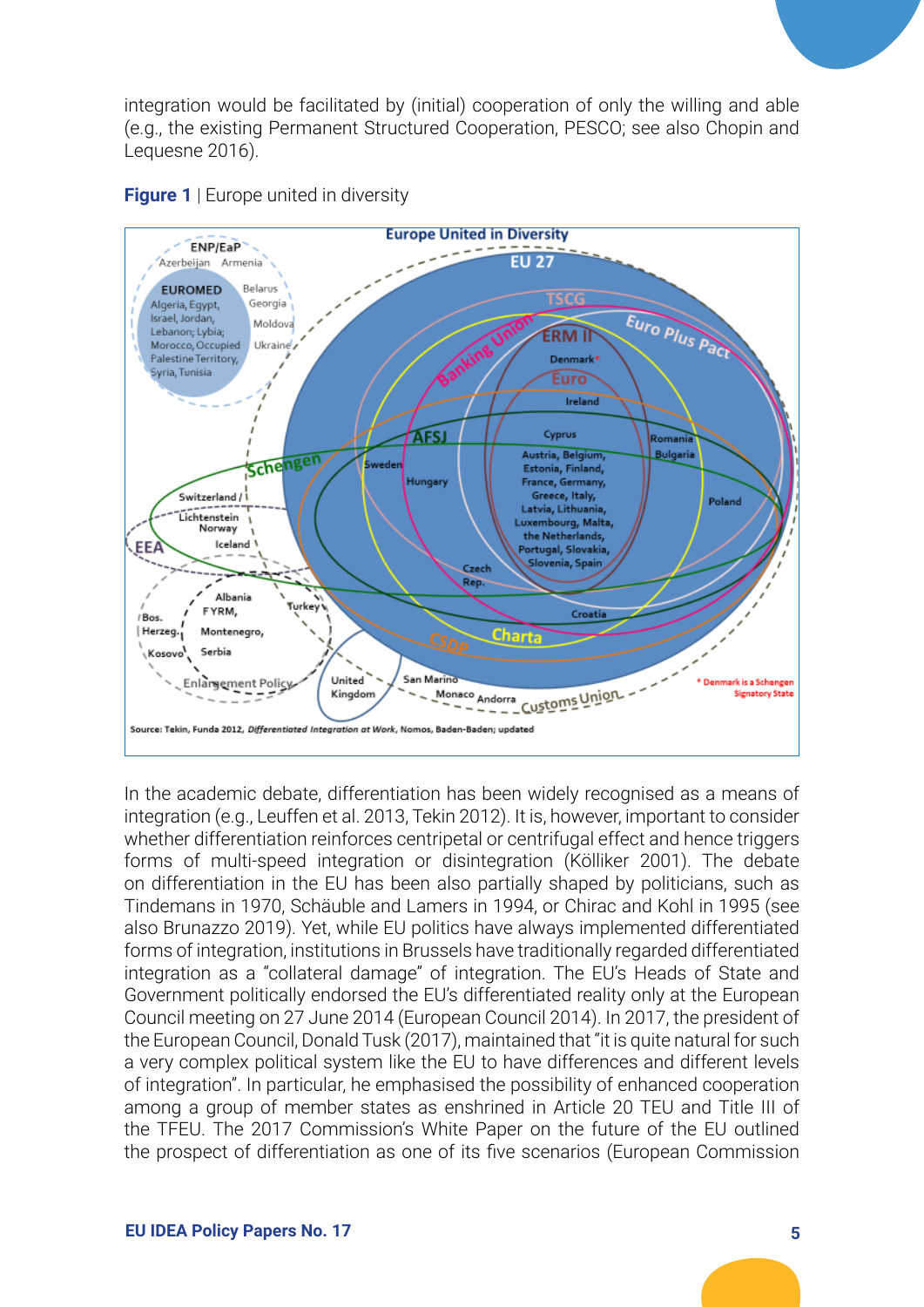2017: 20), and French President Macron as well as German Chancellor Merkel have repeatedly discussed a multi-speed Europe (Euractiv et al. 2017). Despite political acknowledgement of its necessity, differentiation is still perceived as a "secondbest option". In 2019, for instance, the European Parliament stated "that any kind of differentiated integration upon which agreement is reached is […] a second-best option, and not a strategic priority" since the ultimate goal of the EU should be to convince member states to participate in common actions (European Parliament 2019).

For our policy paper, we tested whether political actors no longer regard differentiated integration as a second-best option, but rather as a *desirable* and *effective* alternative to foster integration in the EU. Effectiveness of differentiation is defined in terms of (1) *output* – facilitating "policy-making"; (2) *outcome* – facilitating "policy implementation"; and (3) *impact* – facilitating "problem solving" compared to both a no-policy-change scenario (relative improvement) and an ideal scenario (improvement in absolute terms) (Lavenex and Križić 2019: 11).

Differentiation represents a toolbox to accommodate diversity, whether through major long-term projects like the Economic and Monetary Union (EMU) or as a flexible means to cope with crises and political divergence as for instance during the Eurozone crises or the recent Covid-19 pandemic. This paper investigates the national preferences on differentiation at the government and political level. It argues that among the majority of both Europhile and Eurosceptic political actors interviewed, differentiation as a policy choice is no longer understood as collateral damage or a second-best option of integration, but as a conscious choice in specific policy fields – even if for different reasons. This argument is based on a comprehensive interview data set collected between October 2020 and January 2021 among political representatives in nine EU (Czech Republic, Finland, France, Germany, Italy) and non-EU countries (Norway, Turkey, Ukraine and the United Kingdom).**<sup>1</sup>** The interviews outline preferences across the political spectrum, including political actors of government and opposition, as well as at the national and local level.

In more detail we argue that first, conversely to previous rather negative perceptions (for instance the opposition to the "hard core of countries" proposal in Schäuble and Lamers 1994, see also Brunazzo 2019), differentiated integration is at present widely considered not only as an *inevitable* but also as a *pragmatic* and sometimes even *desirable* way to foster integration in the EU. Second, most of the interviewed political actors point out that this kind of integration should have an open character and accordingly not be exclusive, allowing other countries to join at a later point in time. Third, the turn in the perception of differentiated integration towards a conscious policy choice varies between policy areas. This entails that only in specific policy areas do political actors perceive differentiated integration as effective in terms of both output and outcome in the long run. Fourth, tailored forms of external differentiation could continue to represent a solution for the EU's relations with non-

<sup>1</sup> In total, researchers in the Horizon EU IDEA project conducted 117 interviews. The selection of interviewees aimed at ensuring a fair balance between government and opposition representatives, gender, as well as the local and national levels in order to guarantee a uniform and complete coverage of the political spectrum along the left-right and the Eurosceptic-Europhile axes.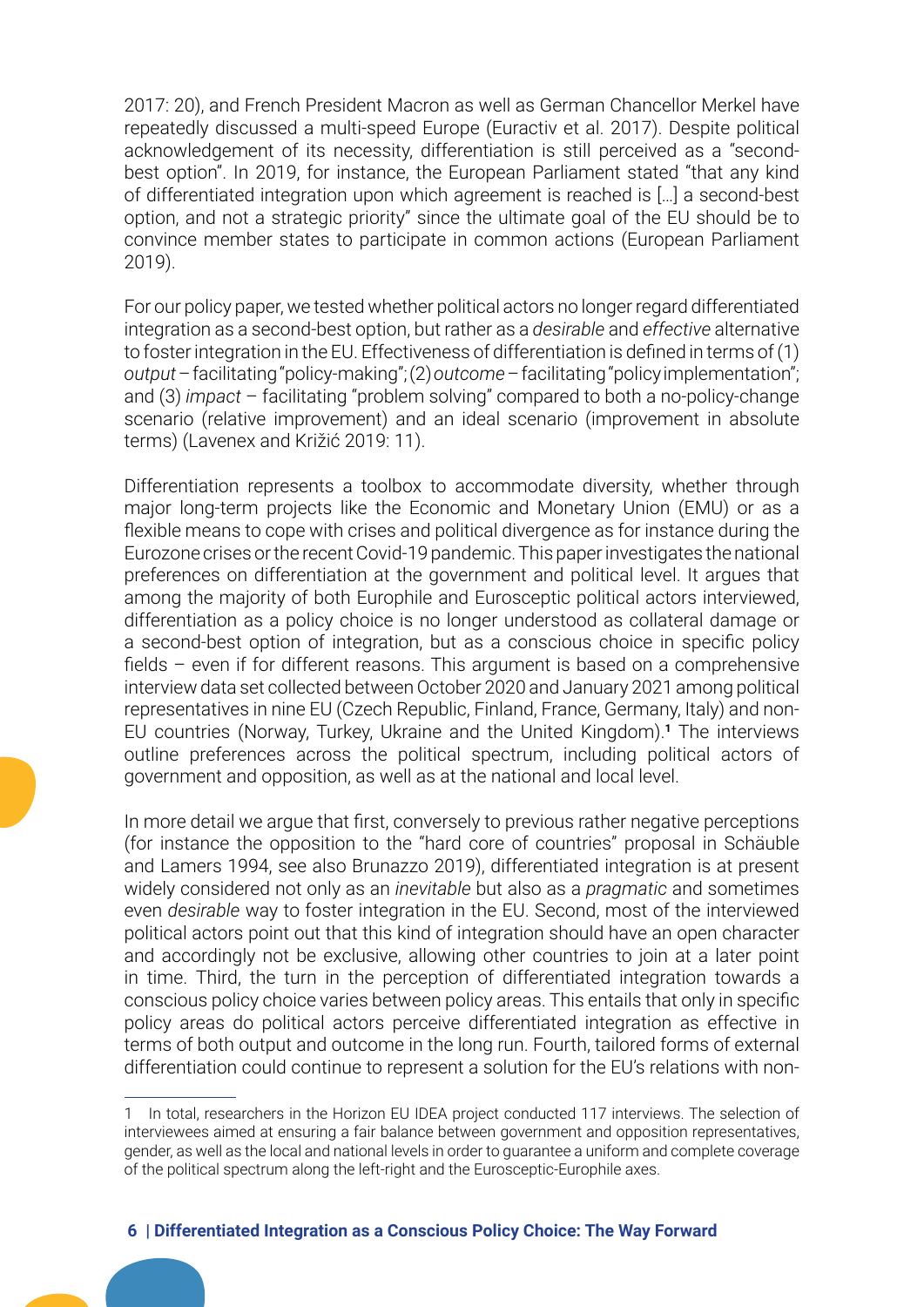

In the following sections 1 through 3, we apply a taxonomy exercise across the interview material and present the respective level of support for differentiated integration in general terms as well as in three policy areas that are already differentiated. These policy areas are the aforementioned EMU and the Single Market; the Common Foreign and Security Policy (CFSP) as well as the Common Security and Defence Policy (CSDP); and finally, the Area of Freedom, Security and Justice, specifically the migration and asylum policy. Four categories structure the interview material: (a) in favour of the status quo; (b) in favour of more differentiated integration; (c) in favour of less differentiated integration; and (d) against differentiated integration. Thereby, we traced the predominant policy choices in order to then draw conclusions about the general future of differentiated integration.

We also assess preferences for external differentiation in Norway, Turkey, Ukraine and the UK in view of the selective policy integration of non-member states (Schimmelfennig et al. 2015) and hence the relationship between the EU and third countries. The EU could solve difficulties in its external relations with non-EU members by understanding which type of external differentiation in which specific policy area is the most suitable. In the specific case of third countries, preferences among political actors in the data set were classified differently than those in the reports on EU member states: "in favour of a more remote relationship with the EU" means "in favour of more differentiated integration", whereas "in favour of a closer relationship with the EU" means "in favour of less differentiated integration". In the particular circumstances of the UK as a former member state, the chosen taxonomy ("in favour of the status quo"; "in favour of more/less differentiated integration") does not fully apply.**<sup>2</sup>** The EU-UK Trade and Cooperation Agreement entered into force in May 2021, after the interviews have been conducted. Before the agreement, some interviewees thought that in the light of ongoing negotiations the UK could still want to cooperate more closely with the EU according to the pick-and-choose procedure. This would have again entailed more rather than less differentiation.**<sup>3</sup>**

In the final section, we develop policy recommendations for EU institutions and the selected states in order to understand differentiated integration as a conscious and desirable policy choice. The recommendations should foster future reforms that are compatible with and conducive to an effective Union.

<sup>2</sup> The researchers therefore classified the answers as follows: "In favour of the Status Quo" means "backing the EU-UK Trade and Co-operation Agreement (TCA)". "In favour of more Differentiated Integration" means "in favour of a more remote relationship with the EU". "In favour of less Differentiated Integration" means "in favour of a closer relationship with the EU".

<sup>3</sup> The UK interviews were nonetheless interpreted by the researchers in the same way as in the cases of Turkey and Ukraine with the exception of the question relating to the impact of past UK optouts on the Brexit debate.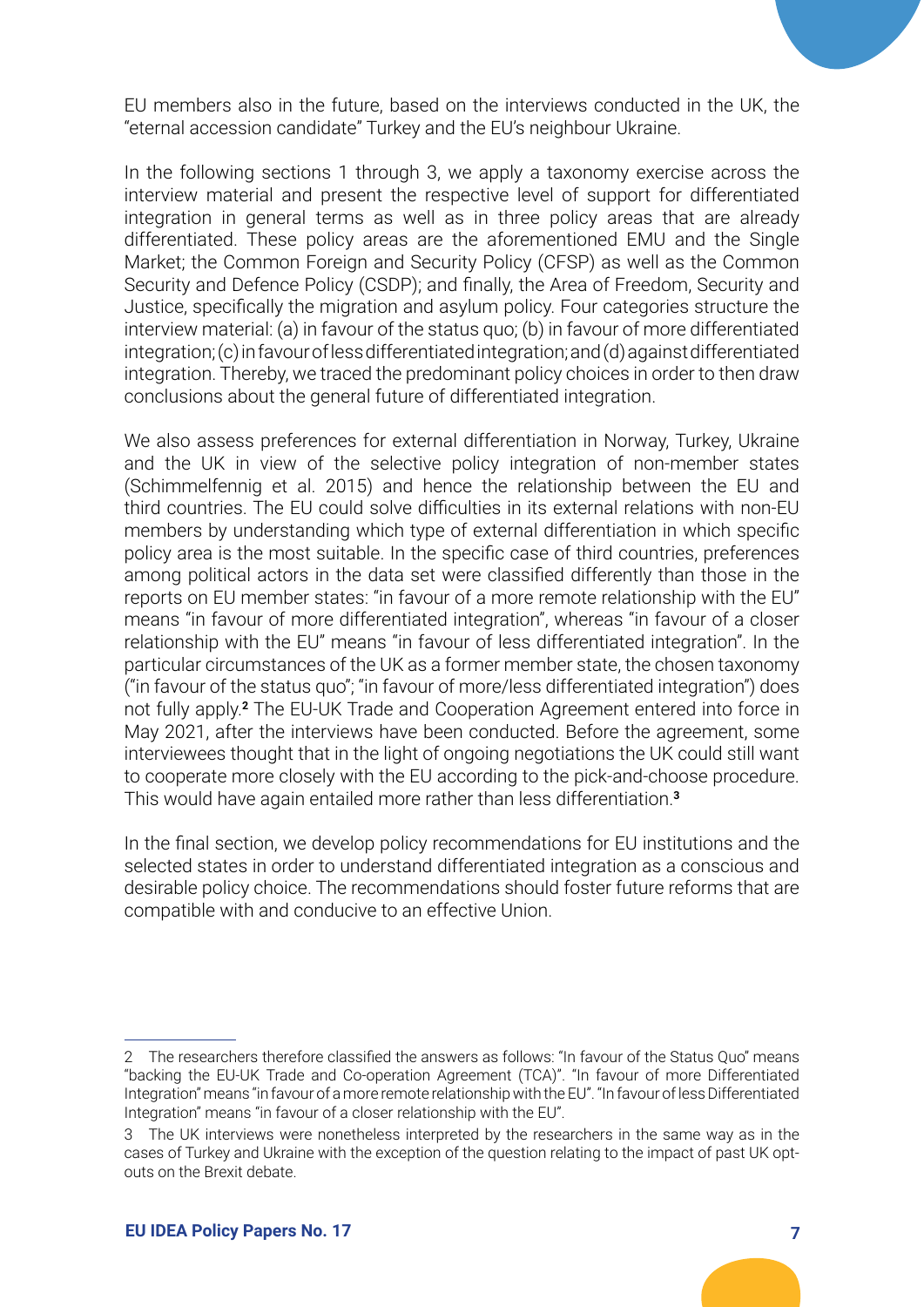# **1. In favour of differentiation as policy choice: Safeguarding the status quo?**

Most country reports indicate that the integration of all EU 27 members is often the preferred option among the interviewed policy makers. Yet, some of them (e.g., reports on the Czech Republic, Finland and Germany in the EU IDEA data set 2021) also acknowledge the current status quo of differentiated integration in the EU as an effective way to foster integration without preferring either more or necessarily less differentiation for future integration in specific policy areas. Status quo means the current state of differentiation, specifically in the EMU, the CFSP and CSDP as well as the Schengen area (see Figure 1). Respondents favouring the differentiation status quo in the EU do not consider it a structuring principle, but rather a temporary option that a member state can choose if it is not ready to accept cooperation or another step forward in integration. Differentiation should thus continue to be allowed only in the aforementioned policy areas in which it already exists. With regard to the EU's external differentiation and preferences of third countries, only respondents in Norway partially favoured the current status quo of their country's relations with the EU (more details follow below).

With regard to the EMU specifically, in the Czech Republic, still a non-Eurozone member, all interviewees stated that they did not wish for changes in the current arrangements (EU IDEA data set 2021: 11). The majority of German (EU IDEA data set 2021: 66) as well as one third of the Finnish respondents were also in favour of the current EMU status quo of differentiation and thus of consolidating differentiated integration until eventually all members join the euro. Differentiated integration is regarded as a fact and as a pragmatic solution for EU integration, but the ultimate goal should be nonetheless to eventually achieve deeper integration (EU IDEA data set 2021: 24).

The overwhelming majority of interviewees across the selected EU members considered that the status quo of the Single Market – in terms of non-differentiation – was preferable to more differentiated integration. Only in Italy did a parliament representative of a soft-Eurosceptic party enthusiastically embrace the idea of more differentiation in this policy area, reflecting a deep discontent about the current functioning of the EMU and the regulations of the Single Market that would, in his opinion, require major reforms.

In view of the CFSP and CSDP, some interviewees from the Czech Republic positively emphasised the importance of PESCO as it currently is, in order to improve common capabilities. They also highlighted the importance for EU members to continue cooperating within the structure of NATO. Interviewees from other countries had another preference in this specific sector, as outlined in the next section.

When it comes to the Schengen area, only interviewees from France explicitly considered the status quo allowing for temporary and justified deviations from open borders as sufficient for dealing with potential challenges regarding the free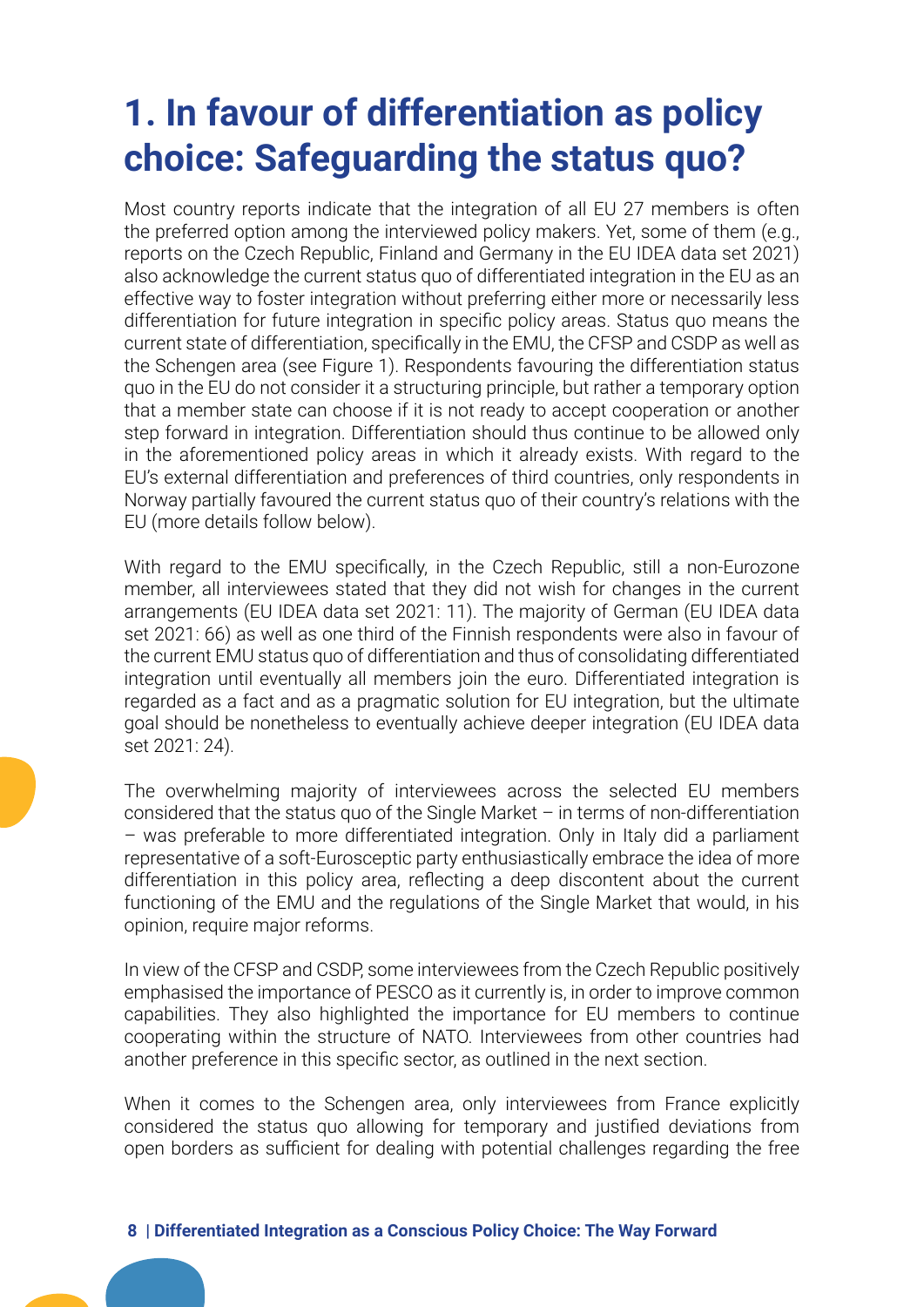movement of people inside the EU (EU IDEA data set 2021: 55). With regard to the migration and asylum policy area more generally, none of the country reports expressed a preference for the current status quo.

Non-EU member respondents from Norway favoured the status quo of their country's differentiated relationship with the EU as established through their membership in the European Economic Area (EEA). Some Norwegian representatives claimed that more cooperation between their country and the EU in an increasing number of policy areas, as well as the possible concomitant deepening of integration in existing EEA sectors, would tend to weaken Norway's sovereignty, given the complexity of the EU system. Despite government and bureaucratic officials generally considering Norway-EU relations as symmetric on paper but asymmetric in practice, they were ultimately satisfied with regard to the EEA agreement. In their opinion, the agreement represents a much more comfortable arrangement for their country than having to rely on officials' and politicians' ability to negotiate ad hoc deals. Whereas Norway regards the EU as an important partner to tackle climate change problems globally, Norwegian respondents also highlighted the weakness of the EU on the world stage with regard to foreign, security and defence issues as well as its migration policy. This is mainly ascribed to the internal divisions within the EU and hence the EU's difficulty in pursuing more unity among its members. In the cases of Turkey, Ukraine and the UK, none of the respondents favoured the current status quo of their respective country's relations with the EU.

## **2. Differentiated integration as the way to move forward? Only if multi-speed**

With regard to political opinions from the interview data set on "more differentiated integration", we distinguish between those political actors that are in favour of a multi-speed EU and those that would like to promote more medium-term coalitions of the willing (EU IDEA data set 2021: 41). Multi-speed differentiated integration is limited in time in order to allow all members to join eventually, such as treaty-based enhanced cooperation or permanent structured cooperation (PESCO). A coalition of the willing corresponds to a limited number of member states forming a vanguard in a certain EU policy that can take flexible, quick and ambitious action to move supranational integration forward.**<sup>4</sup>**

Overall, interviewees from the Czech Republic, France and Germany considered differentiated integration as a positive and suitable alternative to unified integration. Through differentiation member states can choose the form of integration that suits them best, allowing for less conflict and more room for efficiency as well as effectiveness (EU IDEA data set 2021: 6, cf. Telle et al. 2021: 34). Although many political representatives across Europe still have a rather pragmatic approach

<sup>4</sup> For example, in 2019 Chancellor Angela Merkel proposed a coalition of the willing among EU countries for CO<sub>2</sub> pricing in transport, buildings and agriculture to meet 2030 climate targets (Wettengel 2019).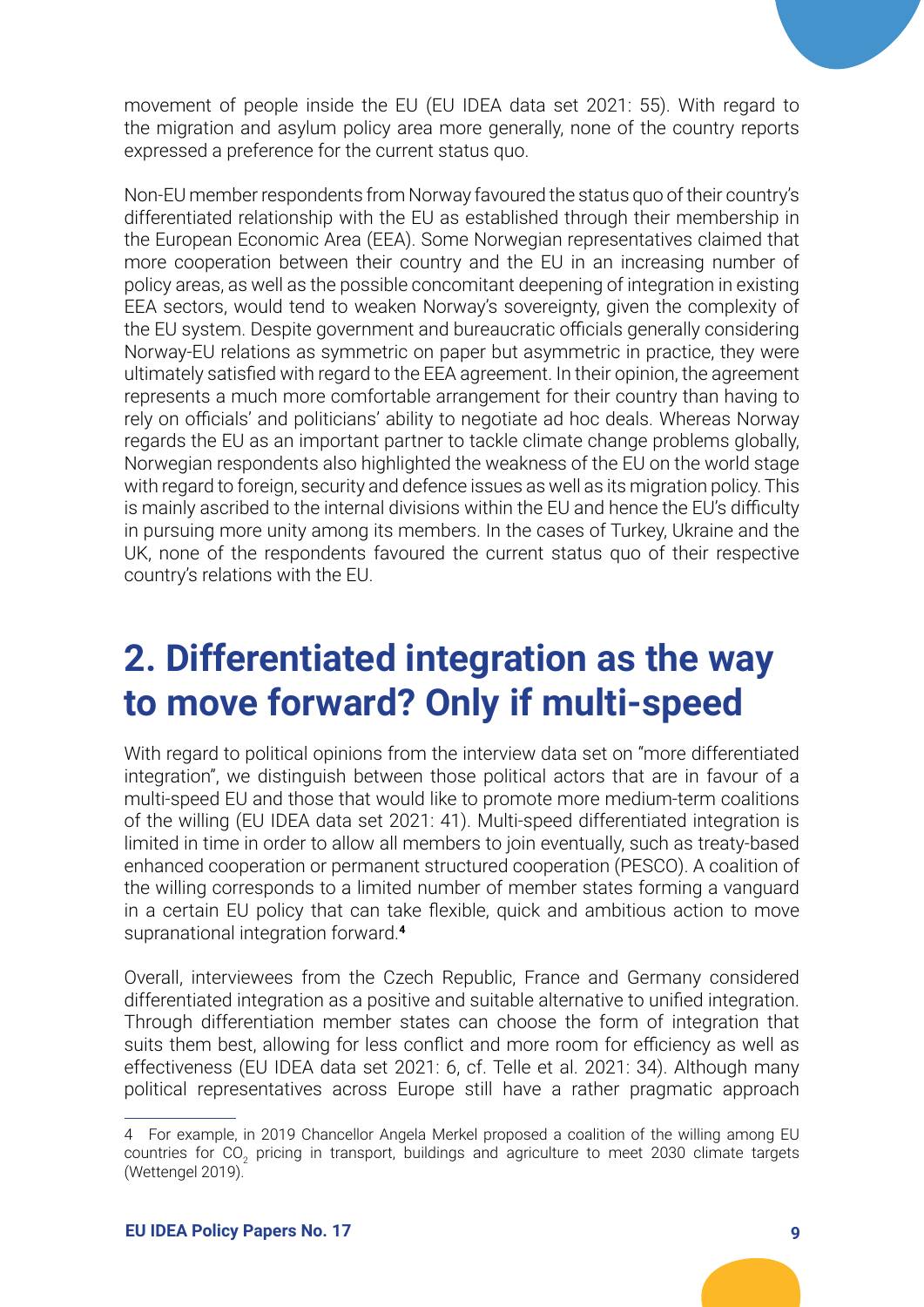to differentiation, considering it a necessary tool when negotiations are at an impasse, the interviews show a significant turn. A new perception emerged that differentiated integration is not only a pragmatic, but also an effective way of integrating with countries if consensus among the 27 member states is difficult to reach. Representatives in Finland, Germany and France consider differentiated integration not only an inevitable process to move forward in the EU, but also a desirable policy solution to achieve more unity and one that should be chosen more often. However, whereas German respondents were clearly favouring multi-speed forms, French representatives would accept or even approve forms of enhanced cooperation turning into permanent forms of coalitions of the willing (e.g., EU IDEA data set 2021: 42). A French government representative (EU IDEA data set 2021: 52), for instance, even considered PESCO to be "too inclusive", as a more restricted number of member states in the group would have better satisfied certain interests, such as with regard to the countries' defence budget and military capacities.

Conversely to the French and the Czech Republic reports, where some respondents preferred the idea of "permanent" forms of differentiation to a "compulsory single procedure" (e.g., EU IDEA data set 2021: 9), the main condition that was pointed out in other EU member countries' reports including Germany and Italy is that any form of differentiated integration should not be exclusive but have an open character in order to allow other countries to join at a later stage. This highlights a clear preference for a multi-speed differentiated integration process. The potential of differentiation in general and enhanced cooperation in particular was however often tied by the interviewees to more and deeper integration (e.g., the establishment of the Eurozone including all EU members; EU IDEA data set 2021: 7).

A further interesting finding was that in France, Finland and especially in the Czech Republic, Eurosceptic political representatives favoured the process of differentiated integration, considering such cooperation not only appropriate but also beneficial given the heterogeneity of the EU. Nonetheless, this preference was mainly linked to instrumentalising differentiation for safeguarding their own national interests while questioning the overall European project. A Eurosceptic interviewee from France, for instance, thought that it should be possible for an EU member state to permanently leave Schengen. Such an interpretation of flexible forms of cooperation as not being conducive to more and deeper EU integration needs to be clearly distinguished from the preferences of the majority of respondents for more differentiation in order to achieve a more effective Union.

Conversely to the EMU and Single Market where the majority of respondents preferred the current status quo (as outlined above in section 1), the EU's CFSP and CSDP were the two policy areas in which the majority of interviewed actors in all member states considered more differentiated integration as the preferred option to move forward, as it would be the most effective one. This is not only because such policy matters concern key areas of a sovereign nation state, but also because 21 EU member states are NATO members, whereas six member states (including Finland and Sweden) are not. To most German respondents, defence policy represents a paramount as well as a positive example of differentiated integration, in which further steps in the direction of more differentiation are conceivable in the near future. They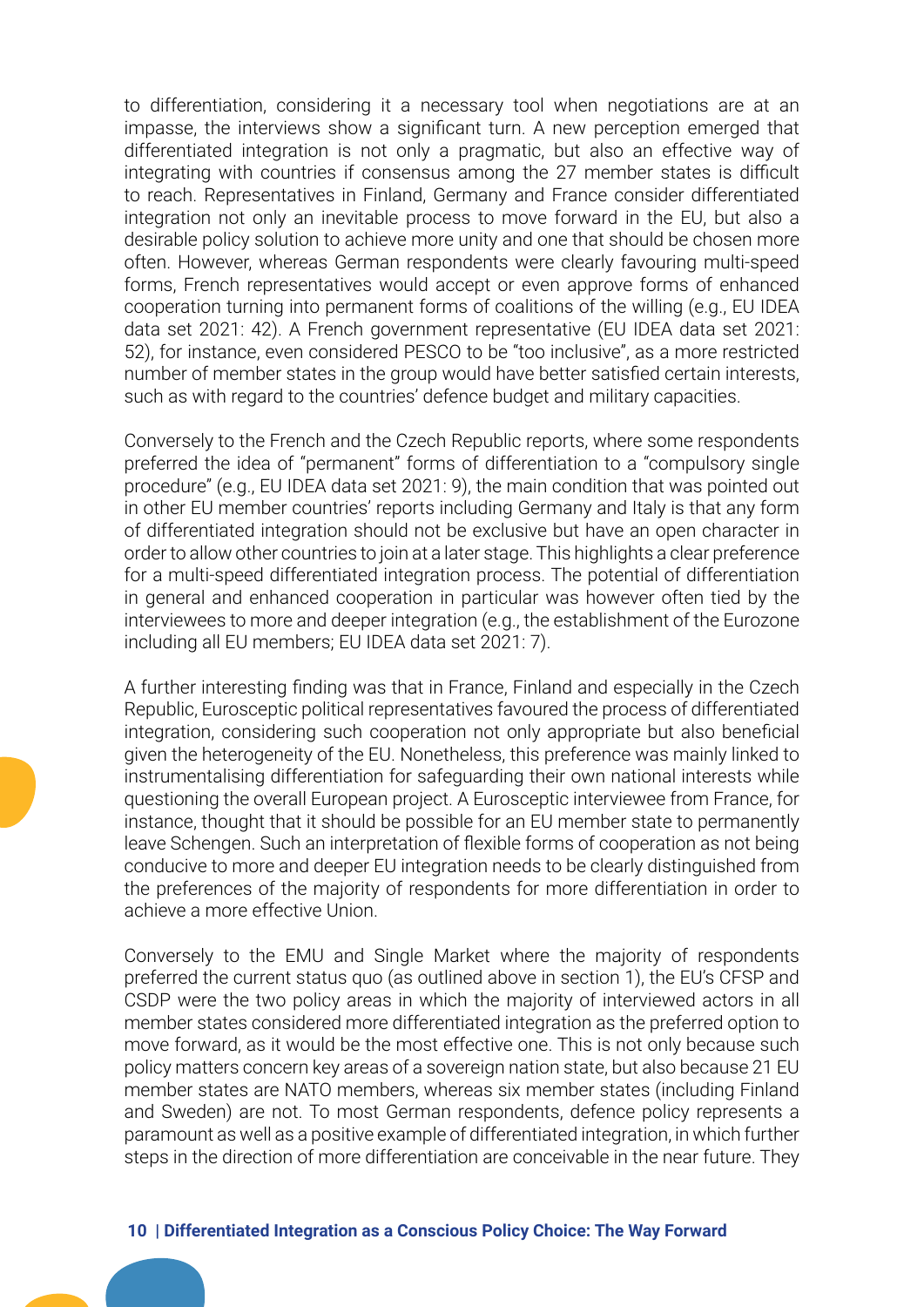envisage, for instance, closer cooperation with France, Portugal, Spain, Italy, Belgium and Luxembourg, but also some of the Scandinavian countries and some of the Eastern European countries in view of a "European Defence Union" (EU IDEA data set 2021: 60, 70). According to all EU member countries' reports with the partial exception of the Czech Republic (see previous section), differentiated integration is not only a necessary but also a desirable instrument of cooperation in the foreign, security and defence area, where countries have very different strategic interests.

Unanimous decisions will likely continue to apply to both policy areas and hence groups of member states resorting to informal mechanisms – including regional groupings, contact and lead groups, flexible cooperation within international bodies and the option of the High Representative of the Union tasking national foreign ministers to act on behalf of the  $EU$  – are the most promising route to further develop EU cooperation and contribute to the effectiveness and coherence of EU foreign and defence policies (see Grevi et al. 2020).

Unlike interviewees in Finland and France (more details follow in section 3), some German respondents could not imagine the EU making progress in the highly sensitive policy realm of migration and asylum without a group of member states moving forward. In their opinion, more flexible temporary forms of cooperation should be the present EU objective in this area. This was backed up also by Italian representatives, however only from Centre and Centre-Left parties, who expressed their openness to more flexible forms of cooperation in the hope of avoiding future crises (EU IDEA data set 2021: 94). As long as the European countries have not harmonised their asylum systems, migration in the EU cannot be regulated uniformly. Despite the risk attached to such differentiation, which might trigger centrifugal (potentially disintegrating Europe) instead of centripetal forces (uniting European countries closer together as in the case of multi-speed cooperation), most respondents seemed to agree that temporary differentiated solutions are the only way to move forward and avoid crises in the near future. Less flexibility is, conversely, preferred across the selected EU members' respondents in the border control area, where the temporary reintroduction of border controls for a prolonged period of time is not effective (see also De Somer et al. 2020).

With regard to the selected non-EU members, Europhile party representatives in Norway see differentiation as a tool that can provide more options for participation in and association with interesting and important EU policies and projects. Opting in on more policy areas of importance, such as climate and environmental policy, might strengthen Norway's position not only in the EU but also internationally. Representatives from "Eurosceptic" parties by contrast see opportunities for opting out of cooperation that they think is not in Norway's interest (EU IDEA data set 2021: 102).

In Turkey, respondents primarily looked at NATO when it comes to defence and security policy. Given the numerous difficulties attached to this area, as for instance in the case of the long-standing conflict with Greece and Cyprus in the Eastern Mediterranean, respondents could not exclude more differentiation as a potential option in the future. In the cases of Ukraine and the UK, respondents did not favour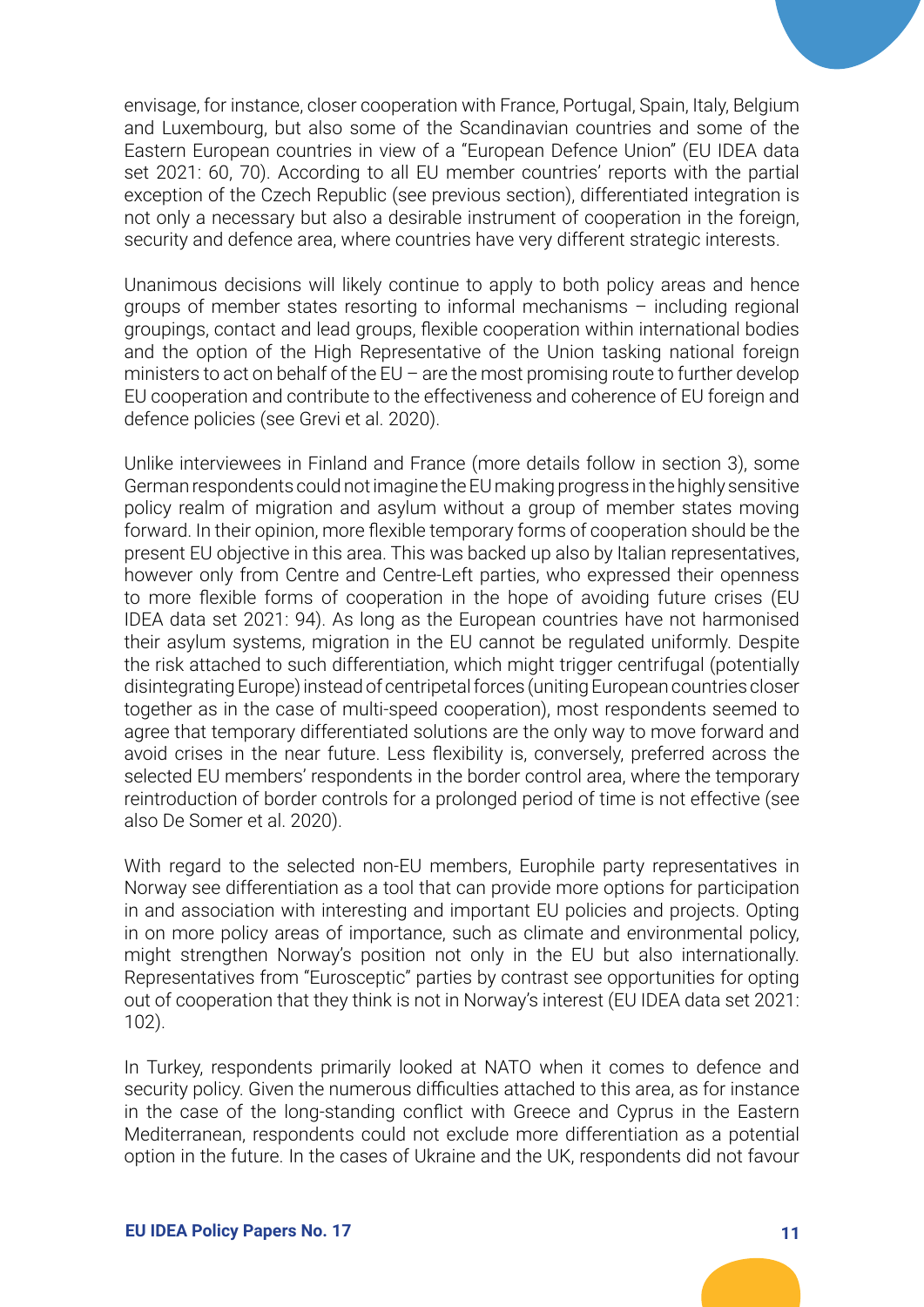more differentiation in any of the policy realms under analysis, which would lead to a more remote cooperation with the EU.

# **3. Towards more integration and less differentiation**

In the data set, answers in favour of less differentiation were interpreted as favourable to more integration between all members having the same rights and obligations. Many respondents emphasised that all member states are bound by the treaties to eventually participate in the euro and that these conditions must eventually be met (e.g., EU IDEA data set 2021: 66).

The EU's Single Market (and the related four freedoms) was the policy area in which most interviewees from the relevant EU member states as well as Norway clearly agreed not only on the current status quo (see section 1), but also on no differentiation in terms of possible future opt-outs, given that this area represents the core of the EU.

In line with this preference, for the majority of respondents an important goal of the EU was the completion of the Banking Union, which "by resolving its internal shortcomings would make participation even more appealing for both outsiders and insiders" (Mack 2020: 3). Along the same lines, interviewees across the political spectrum in the Czech Republic (EU IDEA data set 2021: 12), France (EU IDEA data set 2021: 48) and Italy (EU IDEA data set 2021: 87) stressed the importance of completing the Banking Union (for details see Deslandes et al. 2019) and moving forward towards more integration and hence less differentiation. In Italy, there is stronger opposition to differentiated integration (see also Leuffen et al. 2020) and to the EU in general (EU IDEA data set 2021: 78), probably due to the euro as well as the migration governance crises. At the same time, Eurosceptic voices among Italian political actors have decreased during the Covid-19 pandemic; such actors were not critical of the newly adopted Recovery Plan and economic solidarity among countries, in contrast to their reactions to previous EU austerity measures (see EU IDEA data set 2021: 84).

There was less agreement among EU respondents on having a Eurozone budget, for which the 2020 Recovery Plan should not represent a substitute. A French interviewee (EU IDEA data set 2021: 48) spoke favourably with regard to a Eurozone budget, whereas political actors from the non-Eurozone member Czech Republic strongly opposed it (EU IDEA data set 2021: 11). The latter expressed their fears about a further institutionalisation of the EMU driving the Czech Republic farther away from the core of European integration, that is, those member states using the common currency.

In contrast to general expectations, representatives from the non-Eurozone Czech Republic considered it to be disadvantageous for individual member states and for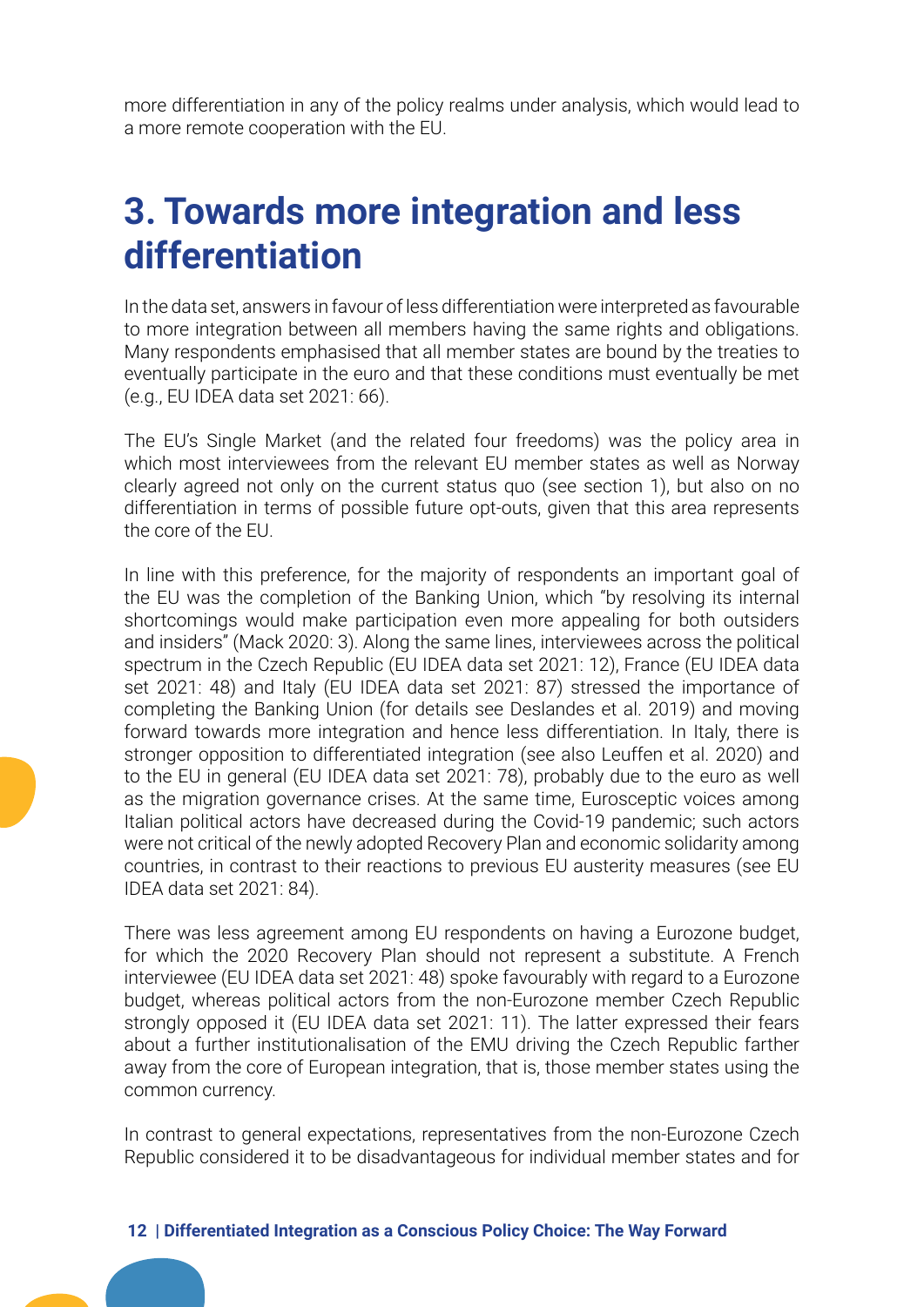the EU as a whole in the long run to allow differentiation to become mainstream (EU IDEA data set 2021: 7ff.). They were concerned that this would lead to permanent divisions with significant consequences for the Czech Republic. Although the Czech Republic profits from differentiation by not yet being a member of the Eurozone, political representatives clearly oppose a "core Europe", which could lead to secondclass membership.

In sum, most respondents across EU members agreed on the current status quo of differentiation in the EMU while simultaneously calling for even less differentiation in this area.

The Schengen Area, including the migration and asylum policy represented the topic on which respondents' preferences – not only across the selected countries, but also within the same country  $-$  diverged the most. Whereas German and Italian representatives could imagine more differentiated forms of cooperation in this area in the future (see section 2), some political representatives in Finland considered differentiation as the less feasible solution to move forward on the path of integration (EU IDEA data set 2021: 25). Many French interviewees also saw a need for more harmonisation in Schengen rules and procedures across member states, in the hope that this would reduce the concentration of refugees in particular countries (EU IDEA data set 2021: 55).

With regard to external differentiation, overall less differentiation and hence closer cooperation between the EU and the respective country was the favoured preference across most interviewees in all the third countries included in the survey. Especially in Turkey, none of the respondents favoured the current status quo of the country's relations with the EU (EU IDEA data set 2021: 112). They overwhelmingly expressed support for Turkey's full EU membership, which would entail more integration and hence less differentiation in the long run. The option of Turkey becoming an EU member might however remain wishful thinking as it does not seem feasible either in the medium nor even in the long run. In general, opposition parties in Turkey unanimously agreed that EU-Turkey relations could not possibly improve under the current governing coalition and that deterioration would continue unless a change of government should take place in the near future. With regard to economic and trade cooperation, Turkey already enjoys various forms of cooperation with the EU, which are ultimately based on the EU-Turkey Customs Union agreement (e.g., Tekin 2021). Most political actors in Turkey would welcome a more advanced Customs Union as well as further cooperation with the EU with regard to visa agreement, foreign policy cooperation, as well as cooperation in technology and education. As for the EU-Turkey migration deal, this is not considered in essence a negative development in the relations. Some Turkish representatives argued that the migration deal represents a good example of how the EU and Turkey can work together in areas of common interest.

The UK was the most peculiar case. Overall and despite Brexit, respondents from the UK were in favour of a closer cooperation with the EU and hence of less differentiation compared to the status of current relations. At the time the interviews were conducted (end of 2020, beginning of 2021), the Trade and Cooperation Agreement (TCA) had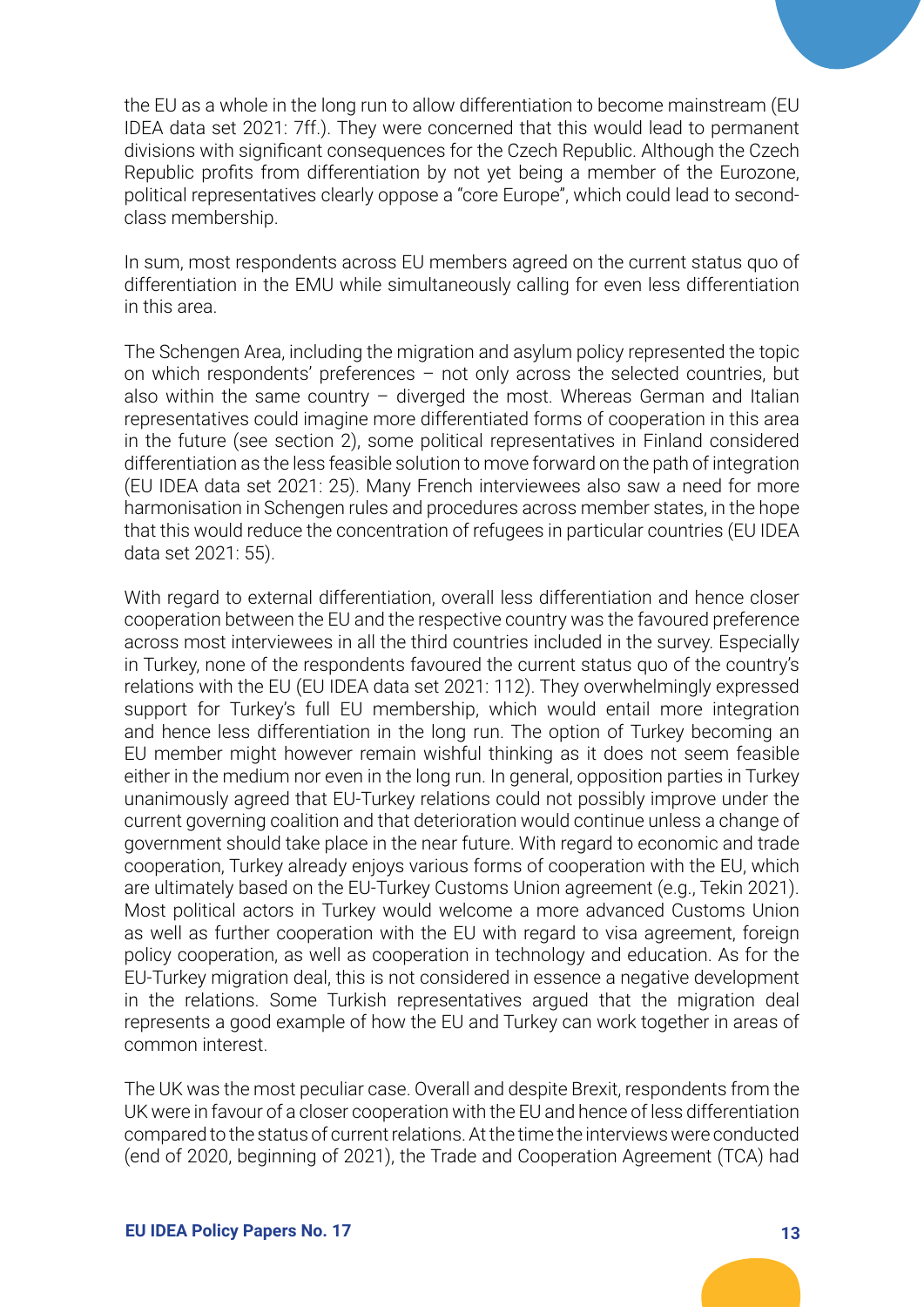just been finalised. Against this background, most of the respondents from the UK regarded the trade and economic relationship with the EU as rather negative. This was due mainly to the fact that their country had consequently to face more barriers to trade with the EU than did Norway or Turkey, although the UK was much more economically integrated with the EU than either of those countries were. In specific realms such as economic, environmental (similar to respondents in Norway) and foreign cooperation, political elites in the UK were in favour of more cooperation with the EU and hence of less differentiation.

#### **Recommendations**

The six recommendations that are elaborated in the following aim at describing common paths to achieve more effective integration in the EU through differentiation as a conscious policy choice in specific policy areas.

Based on the aforementioned findings, we present three recommendations for EU members in view of internal differentiation, and three recommendation with regard to external differentiation – that is, the EU's external relations with third countries.

Overall, differentiated integration is considered a desirable and effective policy choice by political elites across the EU members included in the survey, as long as it does not affect or touch upon the core values of the EU, as for instance the four freedoms and related Single Market. As highlighted by most interviewees, the EU could be safeguarded along forms of multi-speed and according to some interviewees in France and Italy even along variable geometries, but the Union needs to stand on common ground. There cannot be flexibility on the EU's fundamental principles such as the rule of law and democracy (EU IDEA data set 2021: 76). Interviewees in EU member states regard forms of enhanced cooperation as a positive solution, whereas opt-outs have a clear negative connotation (e.g., EU IDEA data set 2021: 41). Hence, multi-speed is the predominant policy choice among all patterns of differentiated integration in the opinion of the selected EU political actors, with however some differences across policy areas and countries. The main concern for EU members' political representatives is that excessive differentiation could negatively affect the foundations of the EU project in the long run, including its values such as the rule of law. As long as patterns of differentiated integration do not entail risks to the overall EU integration, such as in the area of foreign, security and defence policy, they should be regarded as a tool for those members that would like to push EU integration forward, without having to wait for all members to be on board (e.g., report on France in the EU IDEA data set 2021).

Our first recommendation would be to favour a multi-speed and accordingly temporary process of differentiated integration over a permanent one, allowing member states to join at any time (cf. also Leuffen et al. 2020 on public opinion). Given that differentiation is supported in principle as long as it is temporary, we recommend exploiting the full spectrum of flexible forms of integration. This includes the extension of qualified majority voting (QMV) to additional policy areas,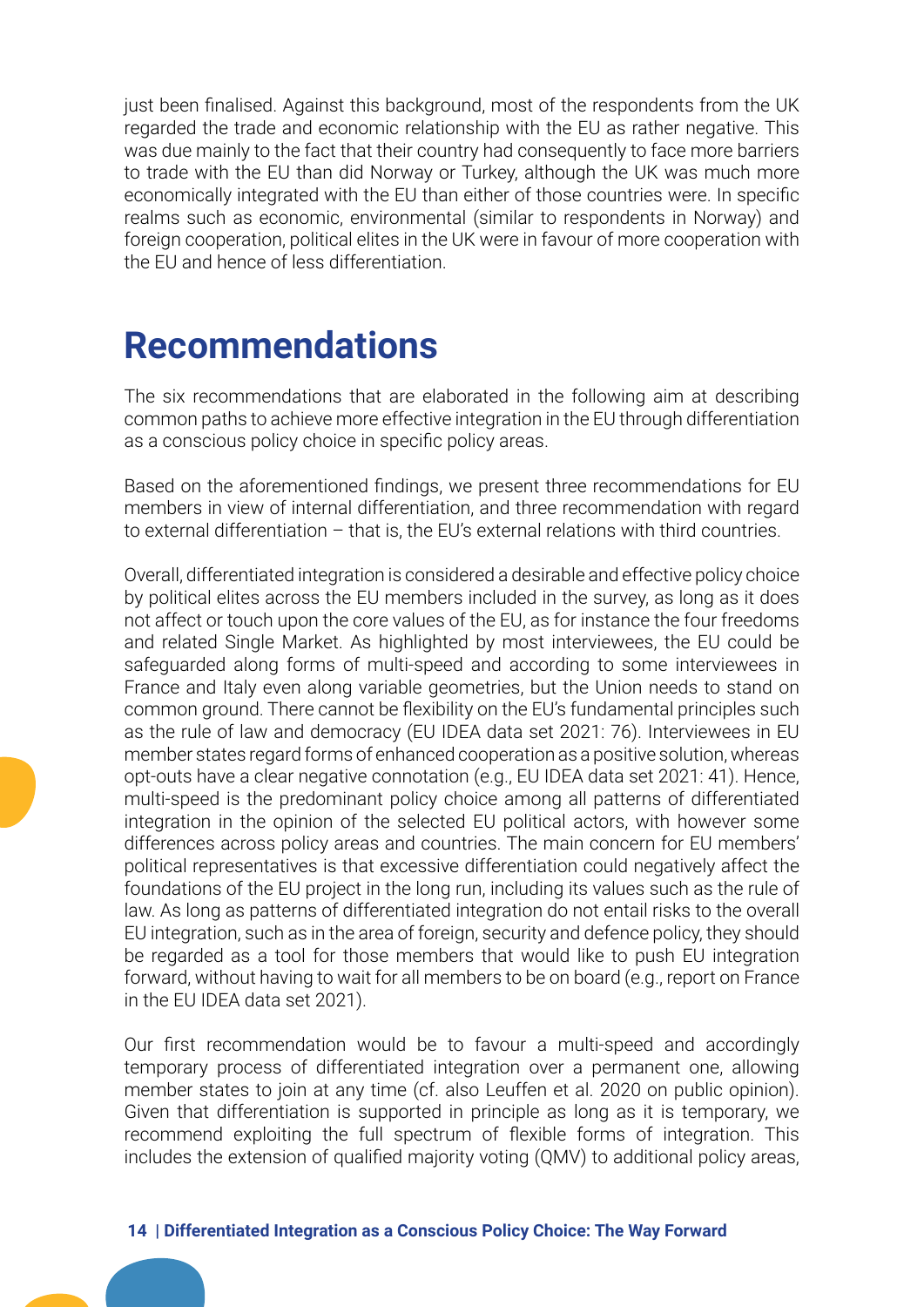as it represents an effective tool to avoid deadlocks in decision-making without differentiating between member states. QMV is theoretically a possible solution to bypass differentiation (see De Neve 2007). The QMV procedure can however itself bear the risk of triggering more differentiation either because member states would refuse to participate in policies where they risk being outvoted or they would refuse to implement the decision in cases where they have been outvoted. The two QMV decisions on the relocation of refugees of September 2015 are a prime example. At the same time, whether QMV would be the most effective solution to bypass deadlocks needs to be estimated depending on the policy area in question. Some of the political representatives that were interviewed would favour the abolition of the unanimity rule in the Council and introduce QMV instead, in order to avoid deadlocks (Czech Republic, France reports in the EU IDEA data set 2021). Moving away from unanimity towards QMV is therefore seen by some of the interviewees as a further important pre-condition for allowing for more political unity in the EU (EU IDEA data set 2021: 42).

Differentiation should not become a defining feature of European integration and should definitely not become a structural permanent element in key fields of European integration such as the Single Market (e.g., reports on Czech Republic and Germany in the EU IDEA data set 2021).

Our second recommendation is that Europhile political representatives at the national and EU level need to be careful to counteract trends among Eurosceptic national parties, which might tend to instrumentalise differentiated integration. If not prevented, Eurosceptic parties could make differentiation a tool to move further away from the EU favouring national backlashes, rather than using it as a flexible temporary solution to achieve more integration in the long run. For instance, the Lega Nord in Italy looks at differentiation mainly as a tool that could help implement regional autonomy (EU IDEA data set 2021: 78). Europhile political representatives need therefore to communicate clearly the ultimate objective of differentiated integration and the benefits of a more effective EU integration. The goal should be to inform public opinion and oppose Eurosceptic rhetoric while also pushing flexible forms of cooperation towards deeper and closer EU integration. A further risk that needs to be counteracted is that the issue is also seldomly discussed in public political debates (see report on Finland in the EU IDEA data set 2021, cf. Stahl 2021).

The third recommendation revolves around the area of foreign, security and defence policy. Given that this is a policy area that touches upon sensitive areas of national sovereignty and national security, flexibility needs to be preserved and differentiation welcomed across EU countries also in the long term. Institutionalised forms of differentiation such as PESCO in particular as well as further forms of differentiation among small country groups  $-$  e.g., initiatives promoted and led by one member state such as the European Intervention Initiative (EI2) led by France, Germany's Framework Nation Concept and the Nordic Defence Cooperation (NORDEFCO) of five Nordic States (for further details see Siddi et al. 2021) – make it possible to improve common capabilities (e.g., EU IDEA data set 2021: 16; 54).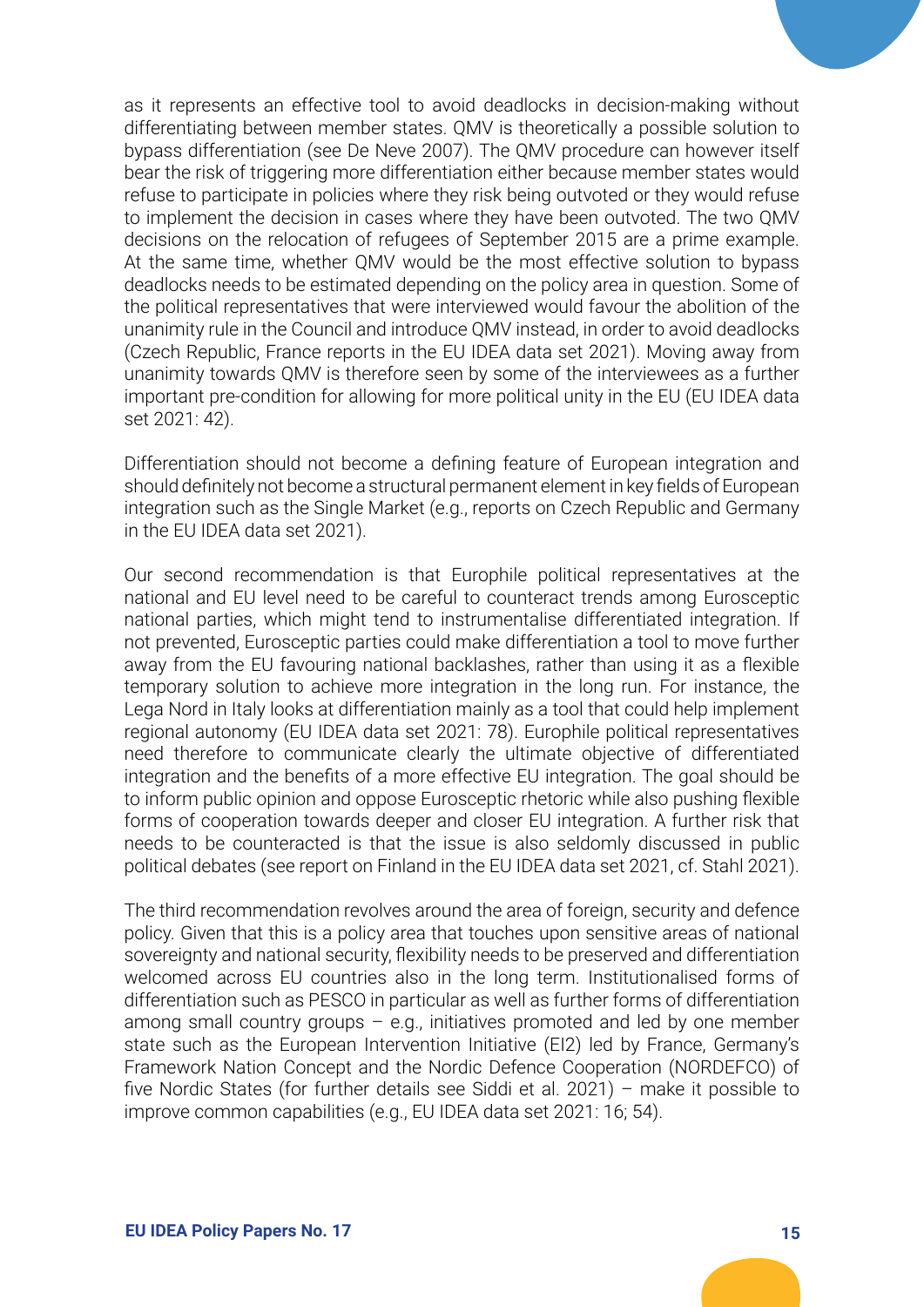As highlighted by Grevi et al. (2020) and Siddi et al. (2021), flexibility and differentiation in this area are therefore of the essence to move forward. Based on these findings, informal forms of cooperation between different groups of countries should continue to be actively supported. However, this approach should be pursued only under the conditions that such forms of differentiation adhere to common European values and build on long-established common EU positions, while also guaranteeing the involvement of the EU High Representative.

With regard to non-EU members, each of the third countries participating in the survey has its own specificities, which did not permit the elaboration of general recommendations for this group of countries. There are however some commonalities between the countries under analysis. Turkey and Ukraine, for instance, are theoretically in favour of less differentiated integration and hence of a closer relationship through potential membership. This perspective is however at present not feasible for either of them, whether in the medium or the long term.

The first recommendation relates to EU-Turkey relations, where accession negotiations have reached a deadlock and an EU membership is more unlikely than ever. The EU could try to reconcile with the country by considering the advancement of cooperation with regard to the Customs Union as well as visa agreement and foreign policy. Regarding the latter, however, Turkish respondents look at NATO rather than the EU as the strongest partner on the global stage. Similar to what was suggested by Okyay et al. (2020), a potential increase in cooperation should nonetheless only be pursued upon the condition of compliance with human rights and especially with asylum standards, when it comes to the specific EU-Turkey cooperation in the realm of migration.

Whereas most political actors in Turkey do not regard the EU as a strong global player, the overwhelming response among the elites in Ukraine considers the EU a strong partner on the global stage. Nonetheless, the majority of the interviewees believed that relations between Ukraine and the EU are at this point asymmetric – similar to respondents in Norway. In the specific cases of Ukraine and Norway, our second recommendation is that the EU could consider engaging these countries in closer cooperation within specific policy areas such as security and environmental cooperation. The effectiveness of external differentiation could thus be increased by allowing some EU partners, such as the ones mentioned, to contribute to the shaping of European policies (see also Aydın-Düzgit et al. 2021).

Despite Brexit, the interviews revealed that political actors in the UK were overall in favour of more cooperation and specifically of a closer economic as well as security relationship, for instance in terms of intelligence sharing, with the EU. Respondents from the UK would hence also prefer less differentiation. Most respondents did not consider the TCA as a sustainable long-term basis for the economic relationship between the UK and the EU. Although in the medium term the negotiation of an ad hoc agreement between the EU and the UK remains the most likely scenario, according to our third recommendation the EU could eventually work towards an EU-UK relationship that follows the EEA model.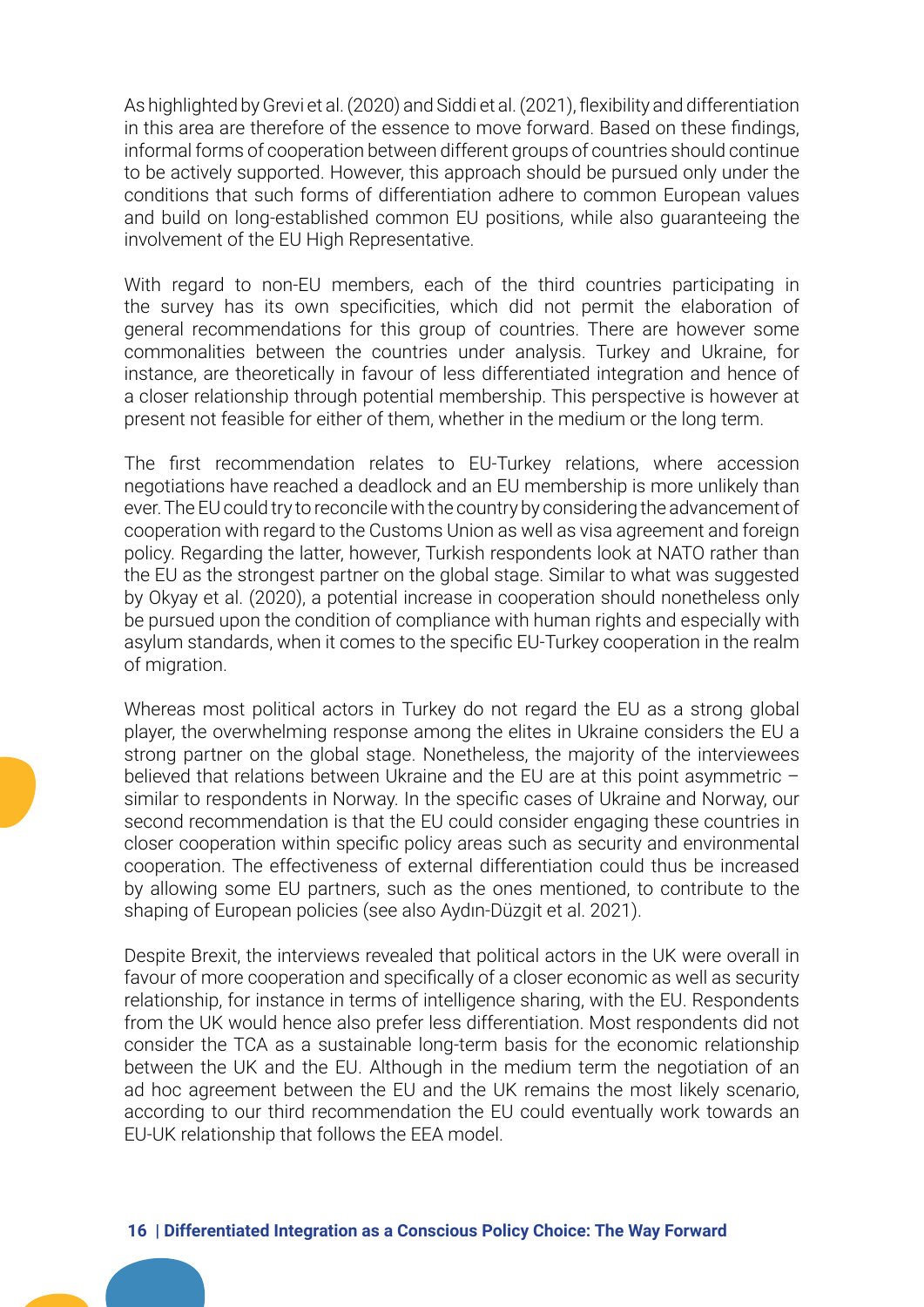

# **References**

Aydın-Düzgit, Senem, Ian Bond and Luigi Scazzieri (2021), "The Role of Differentiation in EU Foreign, Security and Defence Policy Cooperation with Neighbouring Countries", in *EU IDEA Policy Papers*, No. 14 (March), <https://euidea.eu/?p=1792>

Brunazzo, Marco (2019), "The Evolution of EU Differentiated Integration between Crises and Dilemmas", in *EU IDEA Research Papers*, No. 1 (October), [https://euidea.](https://euidea.eu/?p=747) [eu/?p=747](https://euidea.eu/?p=747)

Chopin, Thierry and Christian Lequesne (2016), "Differentiation as a Double-Edged Sword: Member States' Practices and Brexit", in *International Affairs*, Vol. 92, No. 3 (May), p. 531-545, [https://www.robert-schuman.eu/en/doc/divers/differentiation](https://www.robert-schuman.eu/en/doc/divers/differentiation-as-a-double-edged-sword-member-states-practices-and-brexit.pdf)[as-a-double-edged-sword-member-states-practices-and-brexit.pdf](https://www.robert-schuman.eu/en/doc/divers/differentiation-as-a-double-edged-sword-member-states-practices-and-brexit.pdf)

Dempsey, Judy (2020), "Judy Asks: Would Coalitions of the Willing Strengthen EU Foreign Policy?", in *Strategic Europe*, 17 September, [https://carnegieendowment.org/](https://carnegieendowment.org/publications/82724) [publications/82724](https://carnegieendowment.org/publications/82724)

De Neve, Jan-Emmanuel (2007), "The European Onion? How Differentiated Integration is Reshaping the EU", in *Journal of European Integration*, Vol. 29, No. 4, p. 503-521

Deslandes, Jerome Jean Philippe, Cristina Sofia Pacheco Dias and Marcel Magnus (2019), "Completing the Banking Union", in *European Parliament In-Dept Analysis*, February, [https://www.europarl.europa.eu/thinktank/en/document.](https://www.europarl.europa.eu/thinktank/en/document.html?reference=IPOL_IDA(2019)574392) [html?reference=IPOL\\_IDA\(2019\)574392](https://www.europarl.europa.eu/thinktank/en/document.html?reference=IPOL_IDA(2019)574392)

De Somer, Marie, Funda Tekin and Vittoria Meissner (2020), "Schengen under Pressure: Differentiation or Disintegration?", in *EU IDEA Policy Papers*, No. 7 (September), <https://euidea.eu/?p=1217>

EU IDEA (2021), *Data Set on Political Opinion on Differentiation as Policy Choice in Czech Republic, Finland, France, Germany, Italy, Norway, Turkey, Ukraine and the United Kingdom*, Horizon 2020 Research and Innovation Programme

Euractiv, AFP and Reuters (2017), "Merkel Backs Macron's Call for Multi-Speed EU, 'Small' Eurozone Budget", in *Euractiv*, 30 August, [https://www.euractiv.](https://www.euractiv.com/?p=1170460) [com/?p=1170460](https://www.euractiv.com/?p=1170460)

European Commission (2017), *White Paper on the Future of Europe. Reflections and Scenarios for the EU27 by 2025*, COM/2017/2025, 1 March, [https://op.europa.eu/s/](https://op.europa.eu/s/stvP) [stvP](https://op.europa.eu/s/stvP)

European Council (2014), *Conclusions of 27 June 2014*, EUCO 79/14, [https://www.](https://www.consilium.europa.eu/uedocs/cms_data/docs/pressdata/en/ec/143478.pdf) [consilium.europa.eu/uedocs/cms\\_data/docs/pressdata/en/ec/143478.pdf](https://www.consilium.europa.eu/uedocs/cms_data/docs/pressdata/en/ec/143478.pdf)

European Parliament (2019), *Resolution on Differentiated Integration*, P8\_TA (2019)0044, 17 January, [https://www.europarl.europa.eu/doceo/document/TA-8-](https://www.europarl.europa.eu/doceo/document/TA-8-2019-0044_EN.html)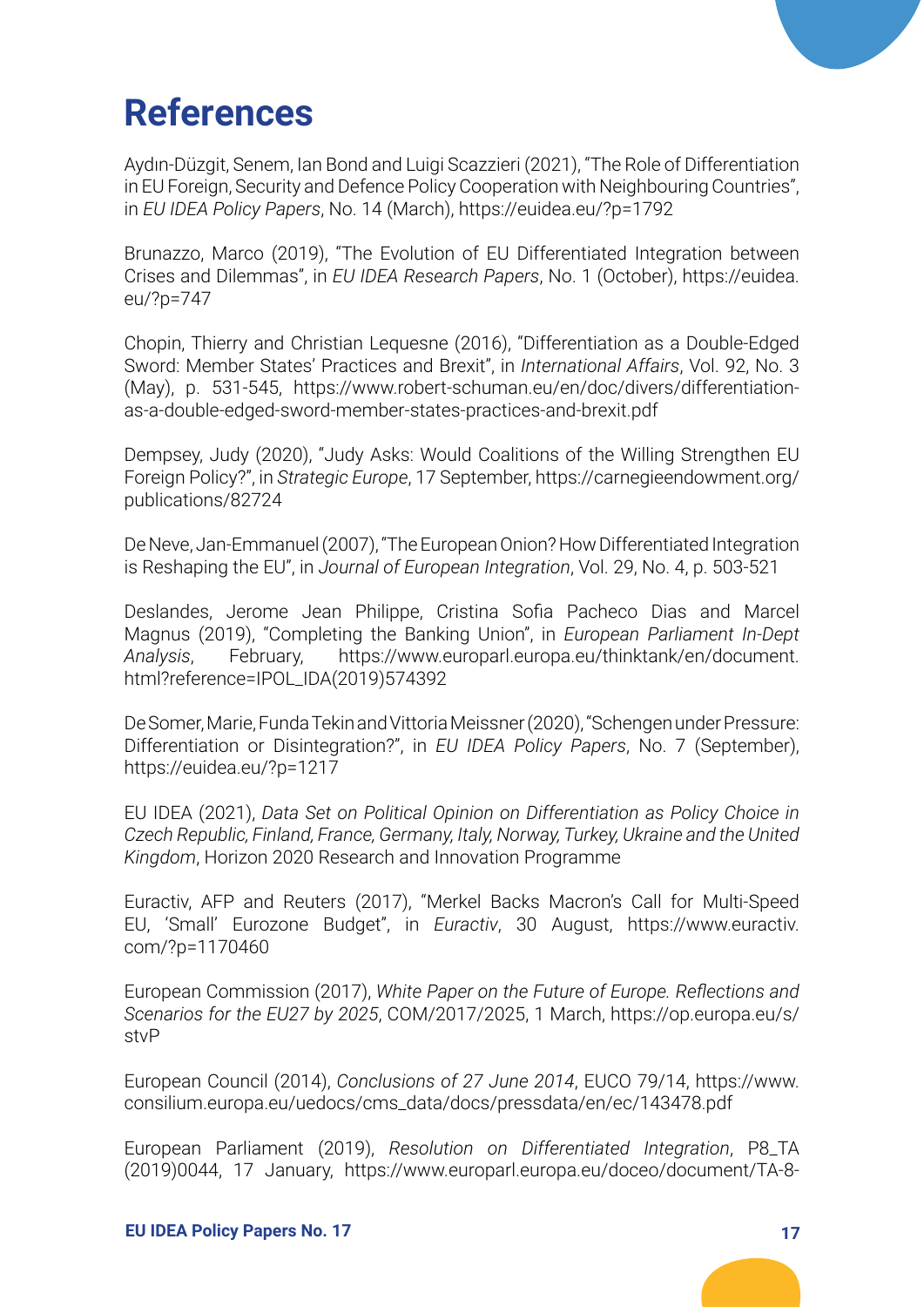[2019-0044\\_EN.html](https://www.europarl.europa.eu/doceo/document/TA-8-2019-0044_EN.html)

Grevi, Giovanni et al. (2020), "Differentiated Cooperation in European Foreign Policy: The Challenge of Coherence", in *EU IDEA Policy Papers*, No. 5 (August), [https://euidea.](https://euidea.eu/?p=1192) [eu/?p=1192](https://euidea.eu/?p=1192)

Kölliker, Alkuin (2001), "Bringing Together or Driving Apart the Union? Towards a Theory of Differentiated Integration", in *West European Politics*, Vol. 24, No. 4, p. 125- 151

Lavenex, Sandra and Ivo Križić (2019), "Conceptualising Differentiated Integration: Governance, Effectiveness and Legitimacy", in *EU IDEA Research Papers*, No. 2 (November), <https://euidea.eu/?p=762>

Leuffen, Dirk, Berthold Rittberger and Frank Schimmelfennig (2013), *Differentiated Integration. Explaining Variation in the European Union*, Basingstoke/New York, Palgrave Macmillan

Leuffen, Dirk, Julian Schuessler and Jana Gómez Díaz (2020), "Public Support for Differentiated Integration: Individual Liberal Values and Concerns about Member State Discrimination", in *Journal of European Public Policy*, 12 October, DOI: 10.1080/13501763.2020.1829005

Mack, Sebastian (2020), "How Does Differentiated Integration Work in the EU Financial Sector? Spotlight on Banking Union", in *EU IDEA Policy Papers*, No. 4 (August), [https://](https://euidea.eu/?p=1185) [euidea.eu/?p=1185](https://euidea.eu/?p=1185)

Okyay, Asil Selin et al. (2020), "External Differentiation in Migration: Boosting or Hollowing Out the Common EU Policy?", in *EU IDEA Policy Papers*, No. 10 (November), <https://euidea.eu/?p=1397>

Schäuble, Wolfgang and Karl Lamers (1994), *Reflections on European Policy*, Bonn, CDU/CSU, 1 September 1994, reprinted in Karl Lamers, *A German Agenda for the European Union*, London, Federal Trust for Education and Research/Konrad Adenauer Foundation, 1994, p. 11-24

Schimmelfennig, Frank, Dirk Leuffen and Berthold Rittberger (2015), "The European Union as a System of Differentiated Integration: Interdependence, Politicization and Differentiation", in *Journal of European Public Policy*, Vol. 22, No. 6, p. 764-782

Siddi, Marco, Tyyne Karjalainen and Juha Jokela (2021), "Differentiation and the European Union's Foreign and Security Policy", in *EU IDEA Research Papers*, No. 9 (June), <https://euidea.eu/?p=1888>

Stahl, Anna Katharina (2021), Public Opinion on an Ever More Differentiated EU", in *EU IDEA Policy Papers*, No. 15 (August),<https://euidea.eu/?p=1961>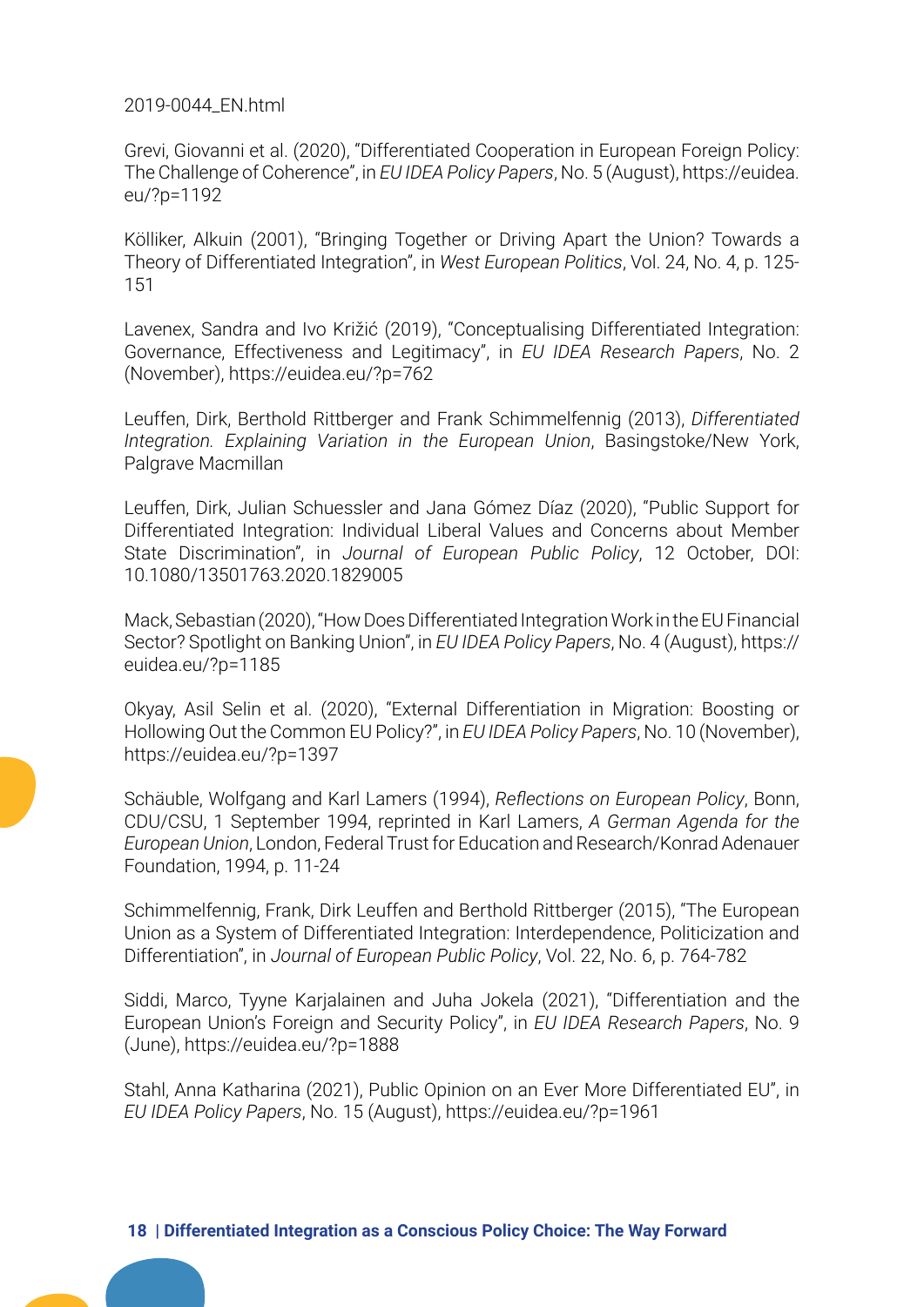Tekin, Funda (2012), *Differentiated Integration at Work. The Institutionalisation and Implementation of Opt-Outs from European Integration in the Area of Freedom, Security and Justice*, Baden-Baden, Nomos

Tekin, Funda (2021), "Differentiated Integration: An Alternative Conceptualization of EU–Turkey Relations", in Wulf Reiners and Ebru Turhan, eds, *EU-Turkey Relations. Theories, Institutions, and Policies*, Cham, Palgrave Macmillan, p. 157-181

Telle, Steffan, Claudia Badulescu and Daniel Fernandes (2021), "Differentiated integration in the EU: What Do the Member States 'Think' about It?", in *EUI Working Papers RSC*, No. 2021/50, <https://hdl.handle.net/1814/71002>

Tusk, Donald (2017), *Remarks at the Panel Discussion Called "European (Dis)Union?" During the Globsec Forum in Bratislava*, 28 May,<https://europa.eu/!PR78Wu>

Wettengel, Julian (2019), "Merkel Proposes European Coalition of Willing for CO<sub>2</sub> Price in Transport, Buildings and Agriculture", in *Clean Energy Wire*, 10 May, [https://](https://www.cleanenergywire.org/node/4769) [www.cleanenergywire.org/node/4769](https://www.cleanenergywire.org/node/4769)